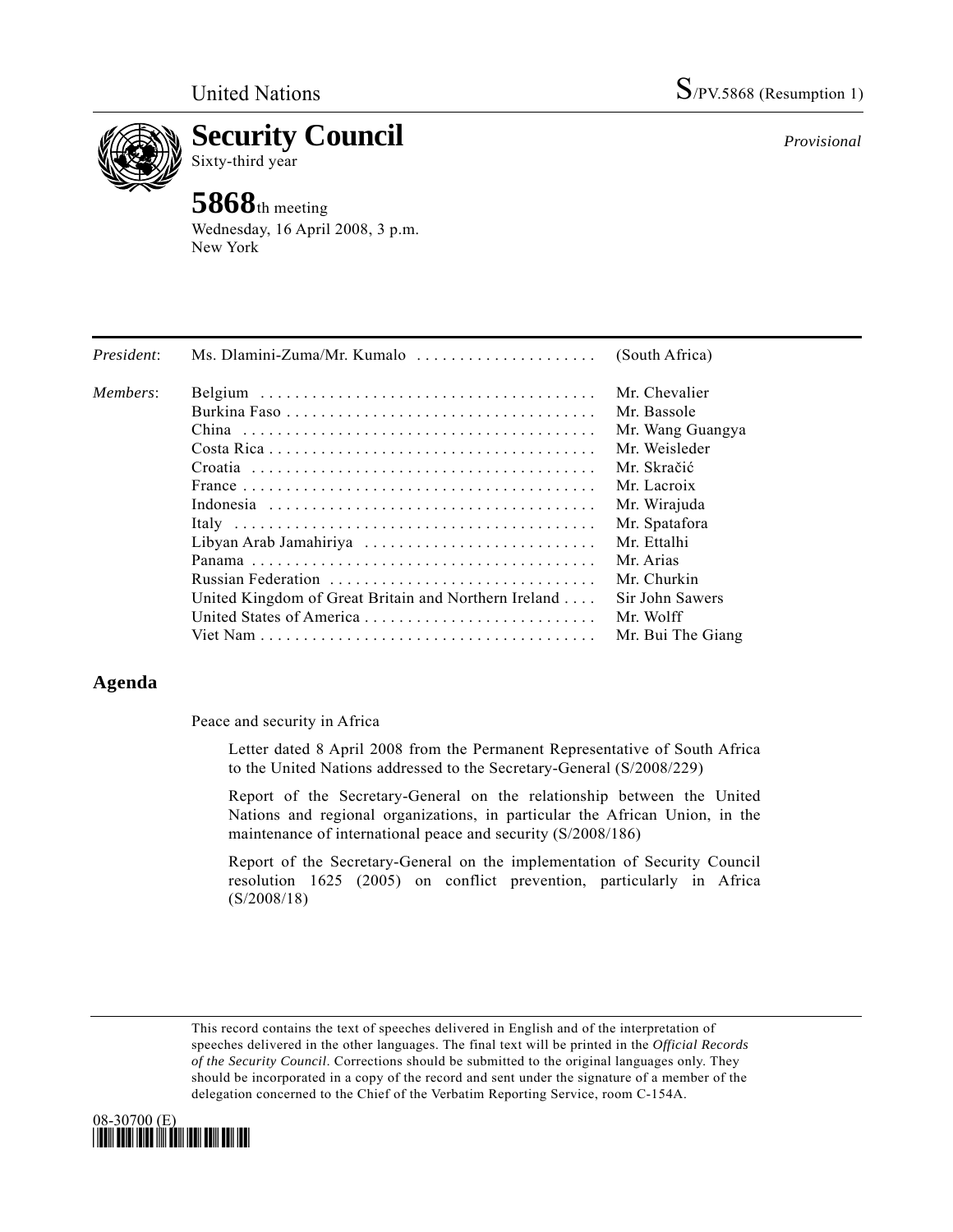## *The meeting resumed at 3.10 p.m*.

**The President**: I wish to remind all speakers, as indicated this morning, to limit their statements to no more than five minutes, in order to enable the Council to carry out its work expeditiously. Delegations with lengthy statements are kindly requested to circulate their texts in writing and to deliver a condensed version when speaking in the Chamber.

 I now invite His Excellency Mr. Ahmed Ouyahia, Former Prime Minister and Personal Representative of the President of Algeria, to take the floor.

**Mr. Ouyahia** (Algeria) (*spoke in French*): Mr. Abdelaziz Bouteflika, President of the People's Democratic Republic of Algeria, has asked me to convey to the Security Council his deep regret at not being able to be here in person to attend this important meeting due to an especially busy national agenda. He has also asked me to convey to the Council his best wishes for the success of this meeting between the African Union and the United Nations. He has also given me the honour of reading out to the Council the following message on this occasion.

 "I wish at the outset to thank the President of the Security Council for having taken the initiative to organize a high-level Security Council debate on strengthening partnership between the Security Council and regional organizations, particularly the African Union through its Peace and Security Council. It has indeed become urgent to improve the capacities and to strengthen the action of regional organizations, especially the African Union, in the critical area of maintaining peace and security.

 "For the African continent, seeking and maintaining peace and security represents a major challenge as significant as the issue of development. In that respect, we note with pleasure the decrease in recent years of the number of conflicts and crisis situations on the continent, as well as the undeniable progress that has been made in Sierra Leone, Liberia, Burundi, Côte d'Ivoire and the Democratic Republic of the Congo. That trend should strengthen and grow thanks to Africa's collective commitment to peace, embodied in the actions of the Peace and Security Council of the African Union. It should also be encouraged and robustly supported by the entire international community.

 "At the tenth summit of the African Union that took place in Addis Ababa in January, the Secretary-General stressed the importance of tightening cooperation links between the African Union and the United Nations. He pointed out that it was vital to enhance that partnership in order to overcome the obstacles to peace and security on the continent. I welcome the high quality of cooperation between the United Nations and the African Union and the success that has been achieved in that area.

 "In the framework of that cooperation, a transfer of authority took place late last year from the African Union Mission in Sudan to the African Union-United Nations Hybrid Operation in Darfur. That major development was based on a dynamic balance between imperative political considerations and unavoidable operational and logistical requirements. Elsewhere, the United Nations has supported such African countries as Burundi, Sierra Leone and Guinea-Bissau under the programme of work of the Peacebuilding Commission. In January 2007, two of those countries benefited from the Peacebuilding Fund. Unfortunately, the allocated budgetary envelope has not been fully disbursed.

 "With respect to issues of peace and security, the situation in Africa has been characterized by emergences from crises and the perpetuation of conflicts that we had hoped to see resolved, first, by the mobilization of Africans themselves, and later by that of the international community. That is the case with the Western Sahara, where the United Nations Mission for the Referendum in Western Sahara has been deployed for more than 15 years. It is also the case with Somalia, where the African Union Mission has clearly been unable to provide the conditions necessary for resolving the security, policy and humanitarian aspects of the situation.

 "The implementation of a peace and security architecture of the African Union including a mechanism for the prevention, management and settlement of conflicts, the Peace and Security Council and a council of elders — reflects Africa's resolve to take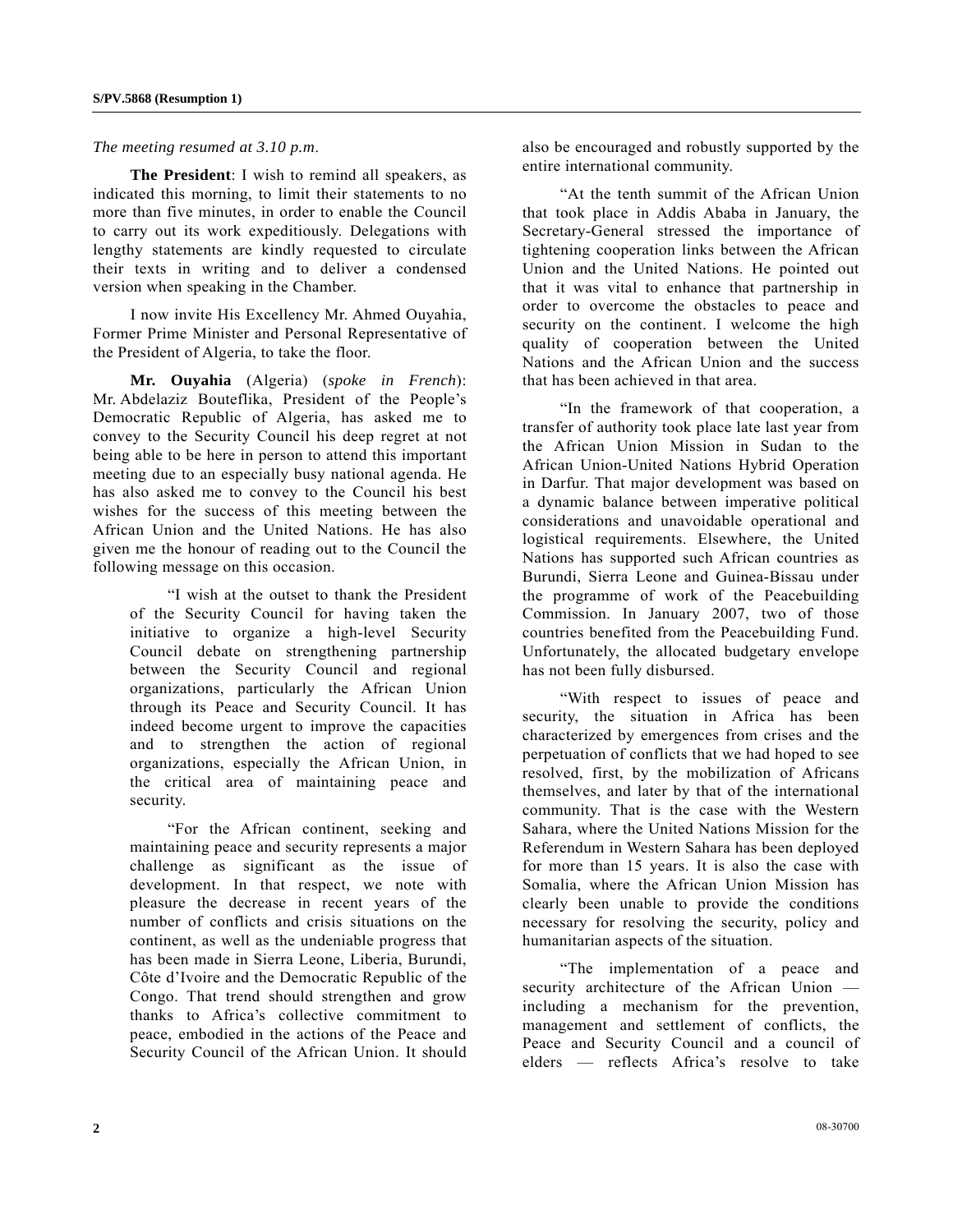responsibility for itself and to act in favour of political solutions that integrate the values of conciliation and reconciliation and ensure the sustainability of agreements reached.

 "I hope that this high-level Security Council debate will represent a decisive step towards strengthening cooperation between the United Nations and regional organizations, in particular the African Union. Such cooperation, based on the principles of the United Nations Charter, could give rise to innovative modes of operation. In that respect, it would be extremely useful for us to adopt a more ambitious interpretation of Chapter VIII of the Charter, which is the legal basis for peacekeeping operations led by regional organizations. Such an interpretation could take account of local realities and favour responses adapted to specific contexts and characteristics, with a clear view of each party's respective responsibilities and complementarities.

 "It is indeed important that the as yet unexploited potential for synergy, interaction and coordination of cooperation between the Security Council and regional and subregional organizations be fully achieved. There is no doubt whatsoever that a successful synthesis of regional and subregional efforts with the activities of the international community will allow us to mobilize all the energy necessary to achieving goals that serve the cause of peace.

 "In that context, as soon as it is approved by the Security Council, a peacekeeping operation on the African continent should be treated in the same way as operations led by the United Nations, particularly in terms of the management and disbursement of funding, which should be adequate and regular. The time has come to institutionalize funding and to move beyond the ad hoc approach of some financing that makes it difficult to plan and manage such missions.

 "If we are to lay such uncertainties to rest once and for all, we should consider funding mechanisms that are more consistent and better coordinated. In that respect, the path laid out in January 2007 by the heads of State of the African Union — which consists of organizing missions that are led by the Union, agreed with the Security Council, and funded by assessed

contributions of United Nations Member States in the context of Chapter VIII of the Charter should be endorsed and implemented as soon as possible. Such an approach would allow us sustainably to overcome the significant funding constraints facing Africa. It would help to enhance the partnership between the African Union and the United Nations and to reassert the authority and credibility of the Security Council in its supervision of regional initiatives, which would then be undertaken with clear objectives, effectively and in the certainty that funds would be put to best use, to the satisfaction of the international community as a whole."

 Having read out President Bouteflika's message, I should like very briefly to add two comments on behalf of the delegation of Algeria.

 First, we support the statement made by the President of the United Republic of Tanzania, the current Chairman of the African Union, and endorse the proposal he made on behalf of Africa.

 Secondly, Algeria pays homage to the personal efforts of President Mbeki to convene this meeting and to draw up the draft resolution that has been submitted to the Security Council. Such a commitment on his part is a tribute to his country, South Africa. It does honour to Africa. On behalf of President Bouteflika, we thank him very warmly.

**The President**: I now call on Her Excellency Mrs. Laure Olga Gondjout, Minister for Foreign Affairs, Cooperation, Francophonie and Regional Integration of Gabon.

 **Mrs. Gondjout** (Gabon) (*spoke in French*): On behalf of the President of the Gabonese Republic, His Excellency Mr. El Hadj Omar Bongo Ondimba, whom I have the honour to represent here, I would like to say how pleased our delegation and I myself are to see Mr. Mbeki presiding over this high-level meeting on the role of regional organizations in the maintenance of international peace and security.

 As the Council knows, the President of the Gabonese Republic is very interested in questions related to international peace and security, particularly in Africa. He thus fully supports the initiative that the Council presidency has taken to organize this meeting to examine questions related to the maintenance of international peace and security. The Council can be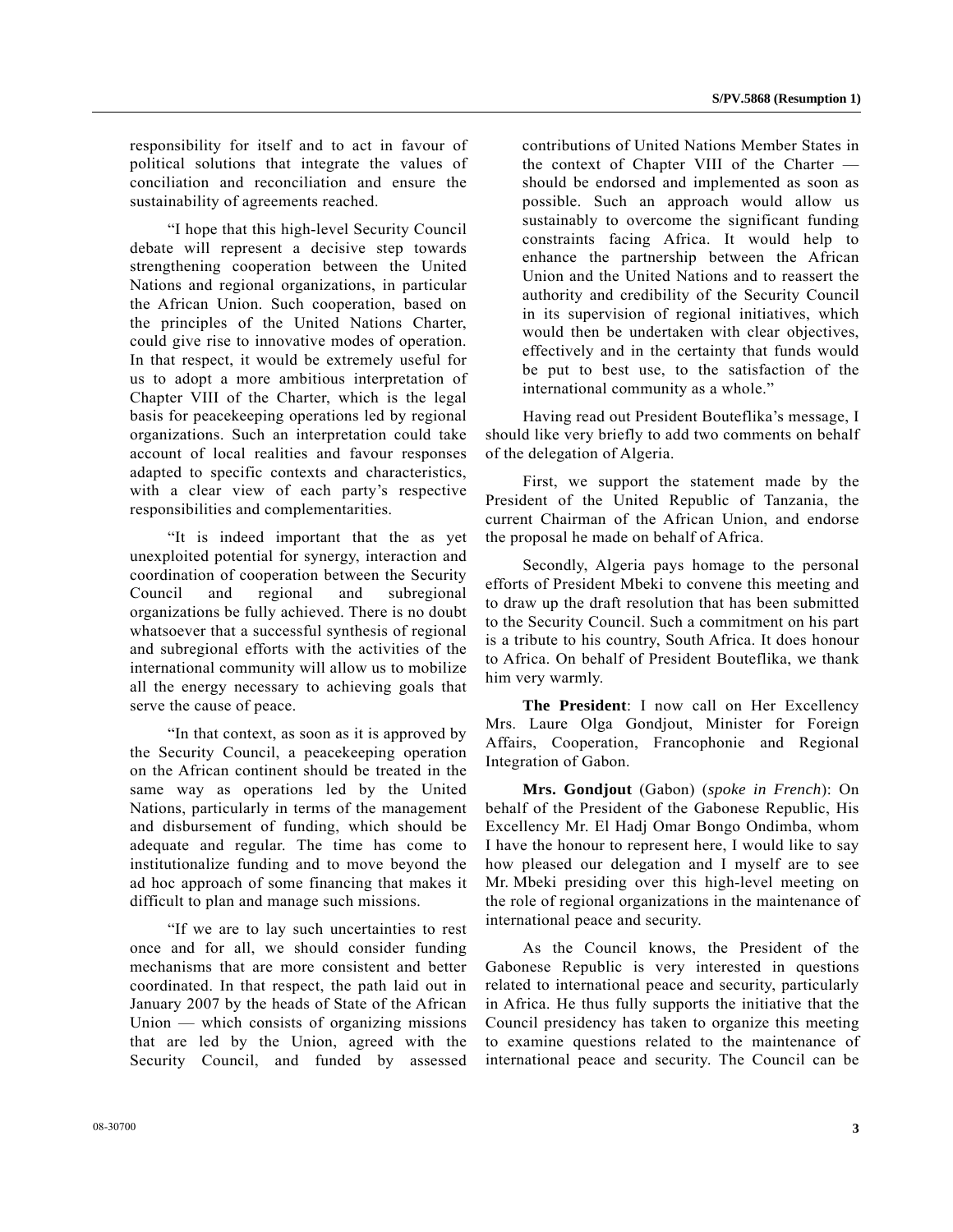assured of his solidarity with the resulting recommendations.

 The report of the Secretary-General on the relationship between the United Nations and regional organizations, in particular the African Union, in the maintenance of international peace and security (S/2008/186) has proposed interesting paths for reflection on strengthening cooperation and coordination between the United Nations and regional and subregional organizations.

 While today we have reasons to be pleased with developments in recent years in this area, particularly in Africa, we must acknowledge that a great deal remains to be done so that this cooperation can have more solid content. With a constant and significant contribution to United Nations peacekeeping operations and to our own, in accordance with Chapter VIII of the United Nations Charter, Africa has shown its will and capacity to mobilize for the resolution of conflicts and crises that threaten collective security. That is the case with the African peacekeeping mission in Burundi, African Union-United Nations Hybrid Operation in Darfur (UNAMID) and the recent African Union Mission in Somalia (AMISOM).

 The President of the Gabonese Republic, in consultation with his peers in the Economic Community of Central African States (ECCAS) and the Central African Economic and Monetary Community (CEMAC), is contributing to the search for solutions to the crises in the subregion. As Chair of the Ad Hoc Committee on the Situation in the Central African Republic, he encourages consultations and inclusive dialogue to reach political and economic stabilization of that country.

 The President of the Gabonese Republic has also been active in the deployment of the Multinational Force of the Central African Economic and Monetary Community (FOMUC). The same is true of the case of Chad, where Gabon is working for an inclusive dialogue between the various stakeholders.

 Gabon is also in the contact group to follow up the Dakar agreement signed on 13 March 2008 between Chad and the Sudan at the initiative of President Abdoulaye Wade of Senegal. The group held its the first meeting of Foreign Ministers in Libreville on 10 April 2008. Another meeting of the contact group, this time at the level of experts on defence, security and intelligence, will be held in Tripoli, Libya

at the end of this month to consider and plan for the rapid establishment, with the support of the United Nations and the European Union, of a surveillance force at the border between Chad and the Sudan.

 Unfortunately, all of these African initiatives come up against the insufficiency of resources, in particular with regard to financing, human and institutional capacity-building and peacebuilding. Because of this, my country supports the Secretary-General's proposal to quickly create a panel of eminent experts for an in-depth consideration of predictable and stable financing of peacekeeping operations initiated by regional organizations.

 Capacity-building in preventive diplomacy is another area of concern, which was addressed in resolution 1625 (2005) of 14 September 2005. From that perspective, joint mediation and good offices missions could help defuse the brewing conflicts and crises.

 On a completely different topic, Gabon would like to launch a strong appeal to the international community for assistance to developing countries facing increases in food prices, which could produce socio-economic troubles likely to degenerate into lasting crises.

 I express the wish that the resolution to be adopted at the end of this debate will strengthen the framework for cooperation between the United Nations and regional organizations, the African Union in particular, in the maintenance of international peace and security.

**The President**: I now give the floor to the Minister for Foreign Affairs of Sierra Leone, Her Excellency Mrs. Zainab Hawa Bangura.

**Mrs. Bangura** (Sierra Leone): At the outset, I would like to convey the sincere appreciation of His Excellency Mr. Ernest Bai Koroma, President of the Republic of Sierra Leone, for the invitation extended to him to participate in this debate. While also congratulating President Thabo Mbeki on conceiving this laudable initiative, allow me to convey President Koroma's profound regret for his inability to be personally present to contribute to this all-important subject, due to compelling preoccupations at home.

 My gratitude also goes to the Secretary-General for his comprehensive report to the Security Council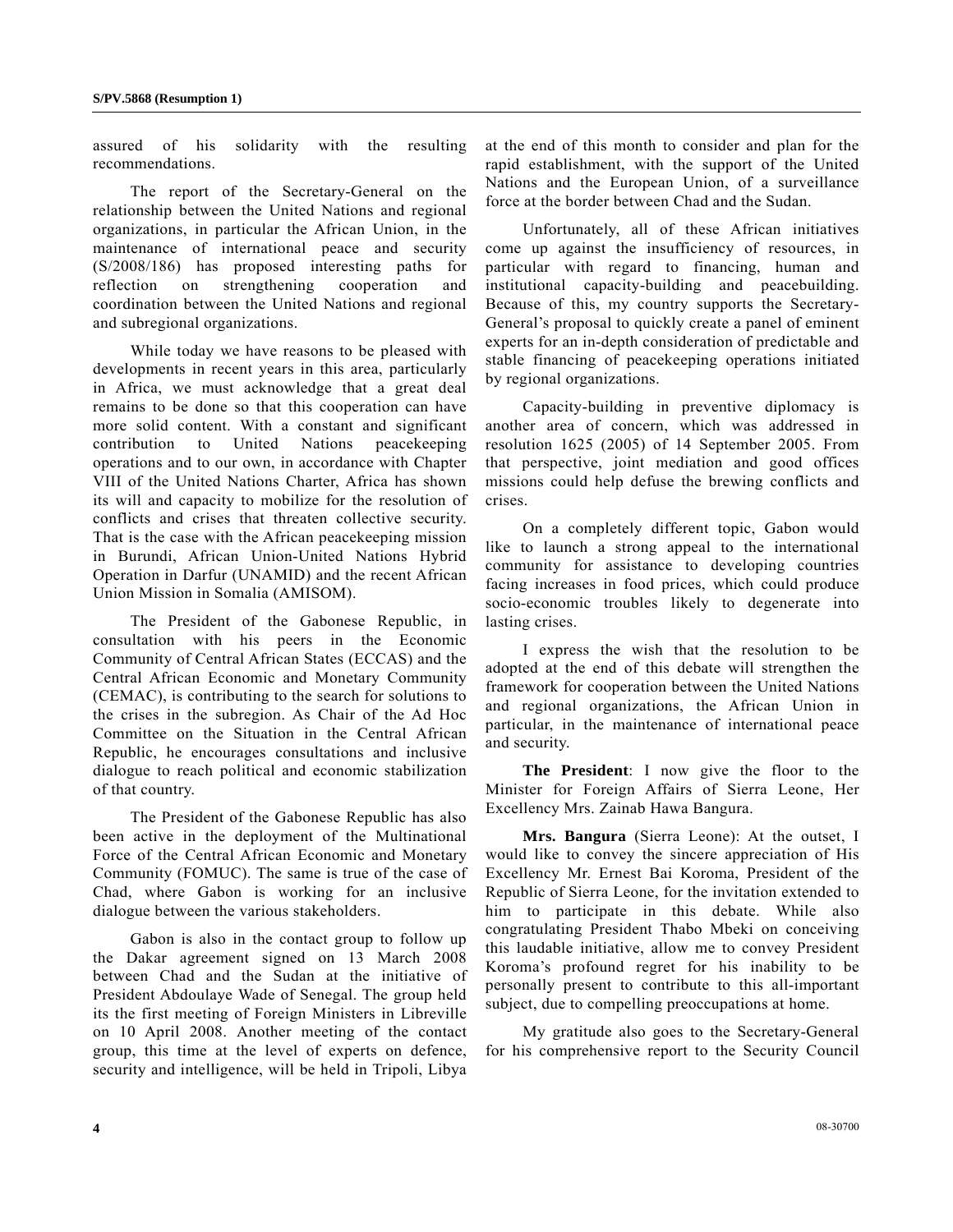on this subject (S/2008/186) and the recommendations therein.

 The remarkable talent and ability of President Mbeki, coupled with his consummate experience, convince us that we can exude pride and confidence that his special talents can be brought to bear on the proceedings of this meeting.

 Partnership and cooperation provide the opportunity to tap into the comparative advantages of the United Nations and regional stakeholders to respectively contribute to addressing threats to international peace and security. Thus a concerted effort in managing, resolving and preventing conflicts constitutes a vital ingredient for international peace, security and prosperity.

 As a nation that has emerged from a protracted conflict and that is still grappling with the effects of that menace, Sierra Leone is a living testimony to the critical importance of a regional approach to conflict resolution and prevention. The historic decision by Security Council in resolution 1181 (1998), in welcoming and recognizing the important contribution of the Economic Community of West African States (ECOWAS) in support of Sierra Leone Government's efforts to re-establish effective administration and the democratic process and to embark on the task of national reconciliation, reconstruction and rehabilitation, is a clear demonstration of the imperative of these partnerships.

 With two thirds of the world's poorest countries, Africa has experienced a myriad of civil conflicts that resulted in abject poverty and socio-economic exclusion. Efforts by the African Union (AU) and subregional organizations such as ECOWAS in establishing mechanisms for conflict prevention, management and resolution — particularly the crisis situations in Liberia, Sierra Leone, Guinea-Bissau, Côte d'Ivoire and the Darfur region in the Sudan clearly demonstrate the willingness and commitment of the continent to take on its responsibility for peace, security and stability in the continent.

 Despite positive trends and advances with regard to obtaining durable peace in Africa, the conditions required for sustainable development have yet to be consolidated throughout the continent. Thus, these efforts can yield dividends only through the cooperation and support of the international community, based on the principle of mutual respect and trust. There is therefore an urgent need to intensify and harmonize national, regional and international efforts in order to develop African human and institutional capacities, particularly in countries emerging from conflict.

 The need to support those countries in getting back on their feet is more than imperative, and it involves peacebuilding and preventive diplomacy. We know only too well the challenges faced by postconflict countries after years of civil strife. Such countries, often fragile and reeling under the weight of poverty, are usually not equal to the Herculean task of rebuilding what has been scarred by years of devastation. Supporting those countries in order to heal the wounds of conflict is, in itself, an antidote that could stabilize them as well as prevent them from sliding down the thorny path that leads to renewed conflict.

 It is in that light that we applaud and greatly appreciate the efforts and engagement of the Peacebuilding Commission regarding countries like ours, grappling with post-conflict reconstruction. We trust that the call for close collaboration between the Peacebuilding Commission and the AU Standing Multidimensional Committee could be strengthened through regular consultation and coordination. The abundant resources that we muster for intervention and peacekeeping operations could be significantly reduced if we heavily invest in preventive diplomacy, by tackling the root causes of conflicts upstream. Thus, a stitch in time saves nine.

 In order to accomplish that goal, the United Nations system should adapt itself to the transformations and developments that the continent is currently experiencing, particularly in the context of the evolving structures and programmes of the AU. In the spirit of Chapter VIII of the Charter of the United Nations, the AU and subregional organizations have devised mechanisms to strengthen their peacekeeping capacity and to take the lead in peacekeeping operations on the continent. Those ongoing efforts require close collaboration and coordination between the United Nations and the AU.

 In concluding, I wish to emphasize that, in the promotion of international peace and security, the real challenge lies in strengthening partnership and cooperation between the United Nations and regional organizations, in particular the African Union. That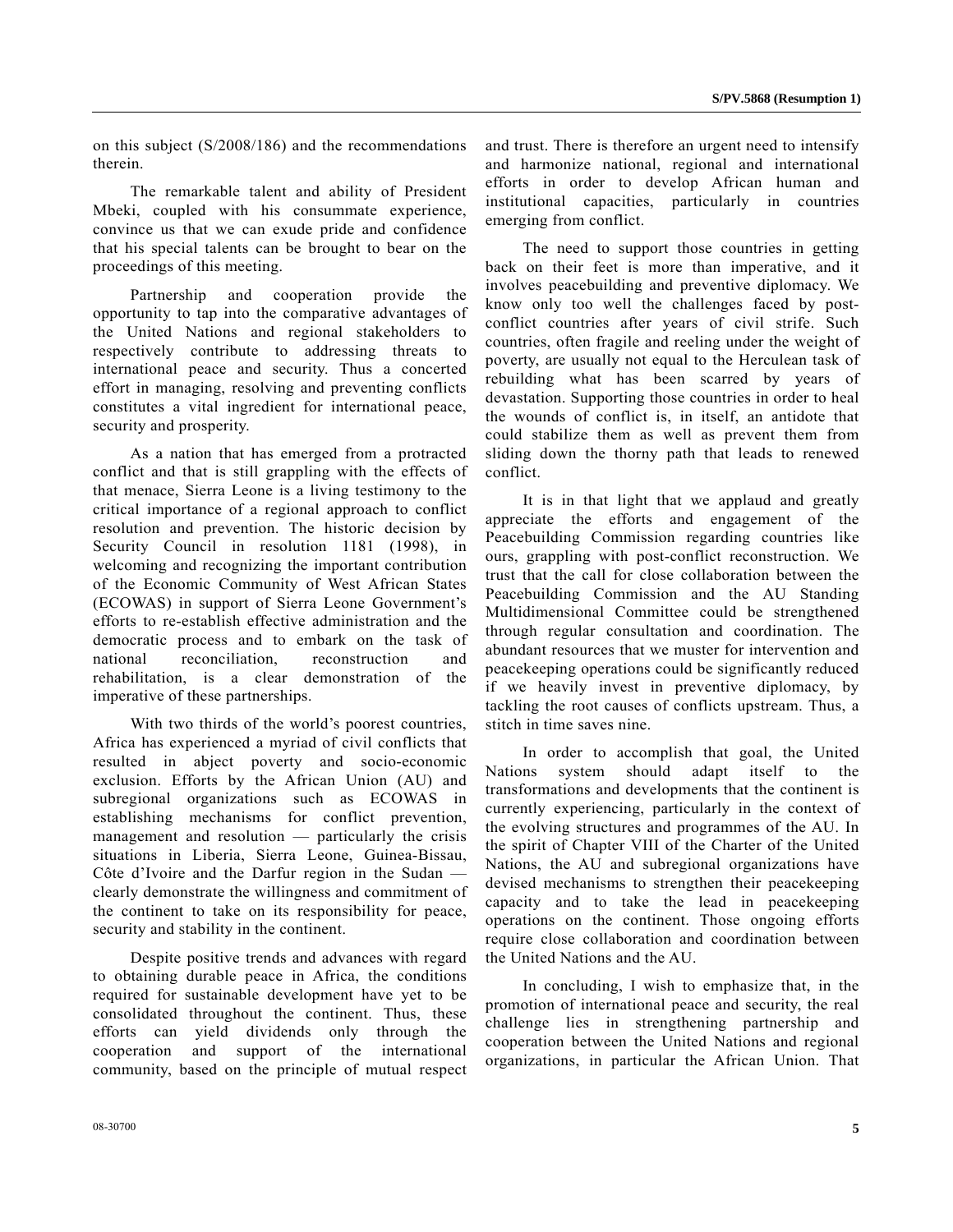also calls for implementation of the relevant mandates of the General Assembly and the Security Council and highlights the need for the United Nations and the international community to provide further support to the AU in the following ways.

 First, the AU Peace Fund should be replenished, and flexible, predictable and sustainable financing should be ensured for AU peacekeeping operations so that they can expedite or step up troop deployment in peacekeeping operations. Secondly, the initiatives of the African Union and subregional organizations to prevent, mediate and resolve conflicts with the assistance of the United Nations should be encouraged and supported. Thirdly, cooperation with the New Partnership for Africa's Development (NEPAD) should be strengthened by providing coherent support for its programmes through the mobilization of internal and external financial resources. Fourthly, the individual and collective efforts of African countries should be supplemented so that agricultural productivity can be increased in a sustainable way, in order to ensure food security in the context of NEPAD's Comprehensive Africa Agriculture Development Programme. Finally, a well-structured multi-stakeholder post-conflict peacebuilding programme that has clearly defined and coordinated roles for each partner should be established.

**The President**: I now invite His Excellency Mr. Majozi Sithole, Minister of Finance of Swaziland, to take the floor.

**Mr. Sithole** (Swaziland): I wish at the outset to join all those who have spoken before me in congratulating South Africa on its assumption of the presidency of the Security Council for the current month. I also wish to commend the initiative that your delegation has taken, Madam President, in convening this very historic meeting. We fully support you in this initiative.

 The Swaziland delegation welcomes the report of the Secretary-General on the relationship between the United Nations and regional organizations, in particular the African Union, in the maintenance of international peace and security (S/2008/186).

 The preparation of the report signifies the importance of the subject matter. Over the past few years, experience has shown that regional organizations play a significant role in the maintenance of international peace and security. The importance of that role emanates from the fact that regional organizations have a comparative advantage over the Security Council when it comes to understanding the nature of the conflicts obtaining in a particular region, by reason of proximity. Even the Charter of the United Nations recognizes the importance of regional organizations, in its Chapter VIII.

 While it is recognized that it is the primary responsibility of the Security Council to maintain international peace and security, the Council cannot carry out that mandate in isolation. That highlights the importance of the need to strengthen and deepen the relations between the United Nations and regional organizations in order to effectively maintain international peace and security.

 Close collaboration between the United Nations Security Council and the African Union Peace and Security Council can significantly improve the handling of the conflict situations in Africa. The challenges faced by the African Union in its efforts aimed at conflict prevention, management and resolution are daunting. All too often, the African Union has had to initiate its own missions in conflict areas because the United Nations has not been able to deploy peacekeeping missions there. Even after peacekeeping operations have been authorized by the Security Council, the United Nations has been slow in operationalizing such missions.

 The frustration experienced by the African Union emanates mainly from a lack of the resources it requires to operationalize its initiatives. It is therefore imperative to establish a mechanism that would provide funding in a predictable, flexible and sustainable manner for the long-term planning of peacekeeping missions. In that regard, we welcome the timely proposal contained in the report of the Secretary-General that a high-level panel be established to study the funding situation and to come up with modalities for how it should be done.

 Swaziland wishes to align itself with the statement of the Chairperson of the Commission of the African Union, which we fully support. We urge that the exercise by the high-level panel be conducted expeditiously. We believe that it would not be an academic exercise, because we are talking about human lives here. We also welcome the progress made in the operationalization of the peace architecture of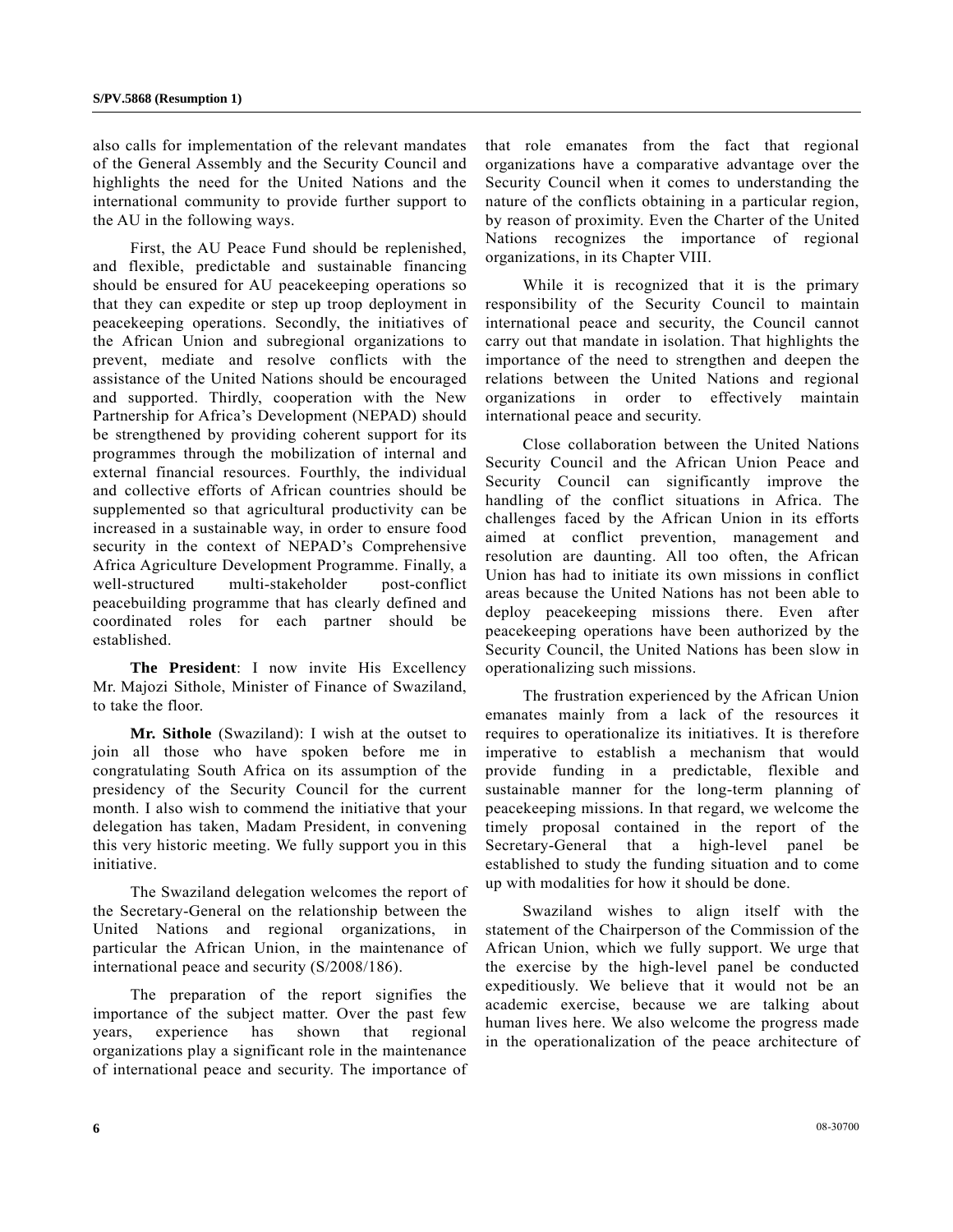the African Union. We look forward to the continued support of the international community in that regard.

 The importance of strengthening relations between the United Nations and the African Union cannot be overemphasized. Let us look forward to its success.

 Finally, I wish to join colleagues who have spoken before me in saying the following. Let us keep our eyes on the problems that we are currently facing. The food prices that continue to escalate every day have the potential to cause problems and uprisings in our countries.

**The President**: I now invite His Excellency Mr. Dieudonné Kombo Yaya, Minister for Foreign Affairs of the Central African Republic, to take the floor.

**Mr. Kombo Yaya** (Central African Republic) (*spoke in French*): Permit me to convey to you, Madam President, the regrets of His Excellency Mr. François Bozizé, President of the Republic and Head of State, who, because of other commitments, could not personally take part in this meeting on cooperation between the United Nations Security Council and the African Union Peace and Security Council. He remains convinced that, under your country's presidency, the Security Council will further strengthen its cooperation with the African Union Peace and Security Council.

 The African architecture in the area of conflict prevention, management and resolution is the outcome of the commitment of our heads of State or Government, first within the former Organization of African Unity and then within today's African Union (AU), to ensure that peace and security — which are, moreover, inseparable — are the top priority, because without peace there can be no economic and social development. The relevant provisions of the Charter of the United Nations and of the Constitutive Act of the African Union emphasize that point quite clearly.

 We welcome the active cooperation between our two organizations in the area of peacekeeping. There are many examples in that regard. I need not refer to them in detail, as most of those who have spoken before me have eloquently cited numerous examples of the partnership between the United Nations and the African Union. However, I would like to emphasize in particular the need to strengthen the capacity of subregional organizations with conflict settlement mechanisms, such as the Council for Peace and Security in Central Africa. Such bodies work at the grass-roots level, play a basic and crucial role in the settlement of conflicts and should rely on the African Union only as a last resort. We therefore welcome the proposal of the Secretary-General for the establishment of a joint United Nations-African Union group of experts to consider in detail how to support the peacekeeping operations of subregional organizations, especially in terms of funding.

 I should like to take this opportunity, on behalf of my President, to commend Secretary-General Ban Ki-moon for his support for the establishment of a regional office for the Great Lakes region of Central Africa.

 In the light of the new situation, enhancing the capacity of the African Union also continues to be a priority. As you are aware, Madam President, the Central African Republic is a post-conflict country that is trying to emerge from two decades of ongoing crisis. Any effort aimed at re-establishing and strengthening peace should take into account the economic situation in the country, because extreme poverty, hunger and the precarious state of our people's health constitute fertile ground for instability.

 I should like to take this opportunity to welcome the joint efforts made by the African Union through the United Nations Peacebuilding Support Office in the Central African Republic, including the efforts of the Special Envoy of the Chairman of the African Union, in order to bring about reconciliation in Central Africa, including the work done to prepare for the inclusive dialogue, which came to an end on 31 March and which will open up the way for the dialogue to take place very soon.

 In conclusion, we fully support the draft resolution put forward by your country, Madam President, which opens up new horizons for our continent.

**The President**: I now invite His Excellency Chief Ojo Maduekwe, Minister for Foreign Affairs and Envoy of the President of Nigeria, to take the floor.

**Mr. Maduekwe** (Nigeria): On behalf of President Umaru Musa Yar'Adua, may I commend South Africa's initiative in bringing this crucial subject before the Security Council. By the same token, I commend Secretary-General Ban Ki-moon for his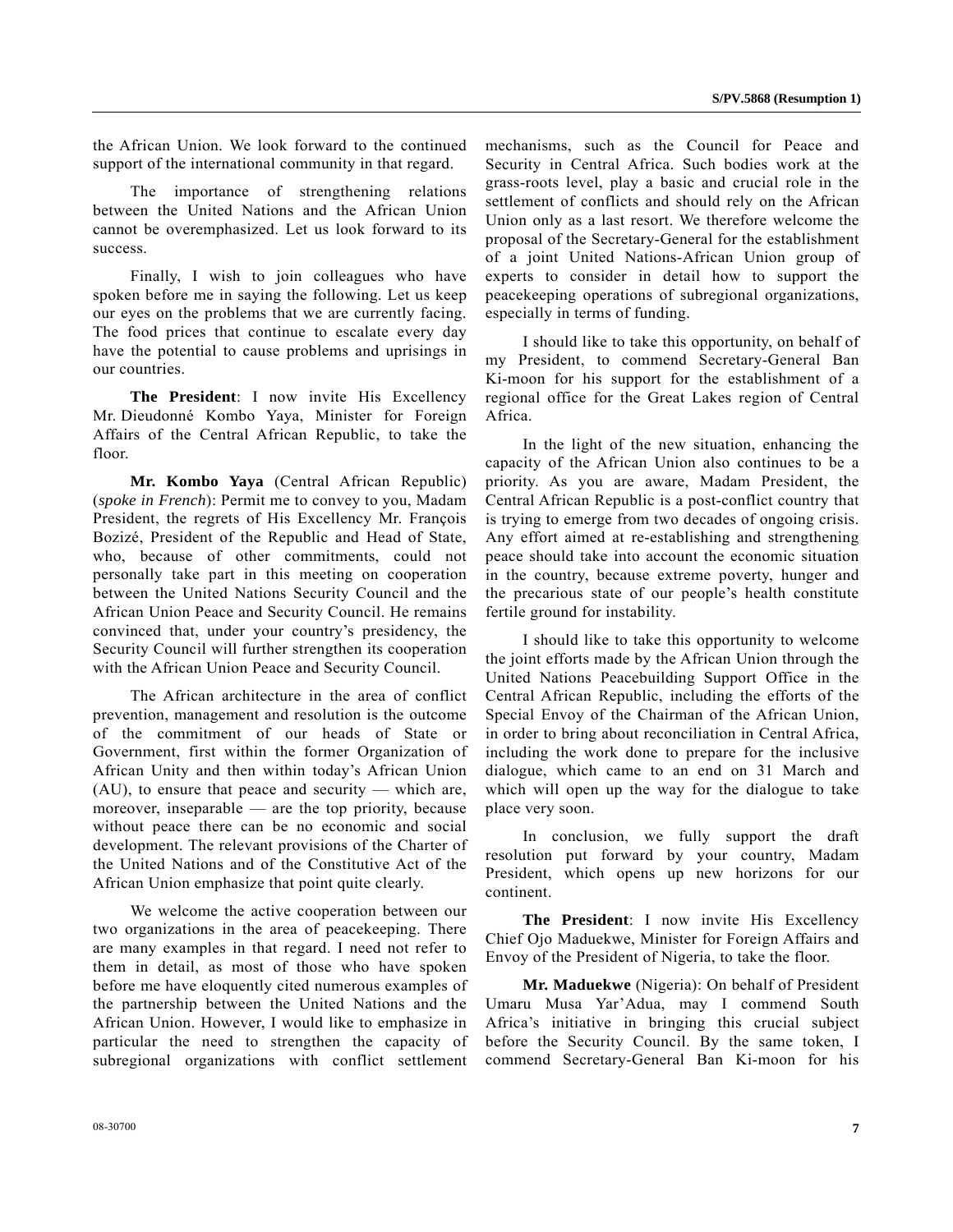comprehensive report on the issue. The report is pertinent not only in terms of its proposals for prospective cooperation between the United Nations and the African Union (AU), but also in proffering targeted recommendations to improve that partnership. We are pleased with the effort of the Secretary-General and agree with his viewpoint that there are outstanding questions about the nature of the partnership between the United Nations and regional organizations, including the AU, that need to be clarified.

 African problems are truly global problems, in ways that grim statistics render more disturbingly challenging than the current pace of global response would suggest, especially in the area of funding, despite the untiring best efforts of the Secretary-General. Nigeria therefore fully endorses this debate, as it affords us an opportunity to redefine and realign the major strands of the evolving strategic partnership between the AU and the United Nations. Indeed, the foundations of the functional relationship we seek between the United Nations and the AU are rooted in Chapter VIII of the Charter of the United Nations and in the Constitutive Act of the African Union. In a global village, one cannot afford unsafe compounds; it is too close for comfort.

 Regional organizations like the AU are uniquely placed to tackle threats to regional peace and security. Nigeria recognizes the efficacy of complementarities and partnerships in that regard. That is part of the reason that we have been steadfast in our commitment to the United Nations, the AU and subregional organizations such as the Economic Community of West African States.

 We believe that this debate, which comes at a time of reduced shooting wars in Africa, serves to energize a momentum which we should build upon. On its part, the African Union has sufficiently demonstrated political will for the peaceful resolution of the continent's problems. What is now required is for the international community to put its money where its mouth is.

 I would like to conclude by calling for very close cooperation between the United Nations and the AU in drafting a resolution that will not only meet the challenges of today but address our dreams for tomorrow, namely, that of a more peaceful world underpinned by an ever-closer partnership between the United Nations and regional organizations, in particular the African Union. I am confident that we can achieve that objective. But that will be difficult if the United Nations continues to ignore the wisdom of the African proverb that says that you do not shave a man's head in his absence. If close to 60 per cent of the Security Council's time is devoted to African issues, and Africa is the only continent not represented on the Security Council in the permanent category, how can the United Nations make progress on the issue of African ownership of its own problems and solutions without addressing that imbalance?

 **The President**: I now invite His Excellency Mr. Ronnie Shikapwasha, Minister for Home Affairs and Special Envoy of Zambia, to take the floor.

**Mr. Shikapwasha** (Zambia): First of all, I would like to commend South Africa for its assumption of the presidency of the Security Council, which comes at a momentous period in the affairs of the African continent.

 With regard to peace and security on the continent, Africa continues to grapple with intractable peace and security situations in many parts of the continent. South Africa's presidency is therefore a further confirmation of the confidence of the international community in the leadership and role that South Africa continues to play in the various conflicts and their resolution. South Africa's role has in many ways enhanced Africa's initiatives in the resolution of some of Africa's long-standing conflicts. In that regard, the convening of this meeting is relevant in our attempt to find solutions to Africa's raging conflicts. This meeting also comes at a time when the international community is seeking to partner with the African Union to find solutions to Africa's flashpoints. Finally, South Africa's presidency also comes at a time when the world is looking to the continent to assume greater responsibility for its own human condition arising from conflict situations.

 While we recognize the centrality of the Security Council in the maintenance of peace and security, the evolution of conflicts and their management has thrust new responsibilities on the African continent, and indeed the African Union (AU). Africa's willingness to find solutions to some of the hard conflicts has increased Africa's role in the finding of solutions to those conflicts on behalf of the international community, especially the Security Council.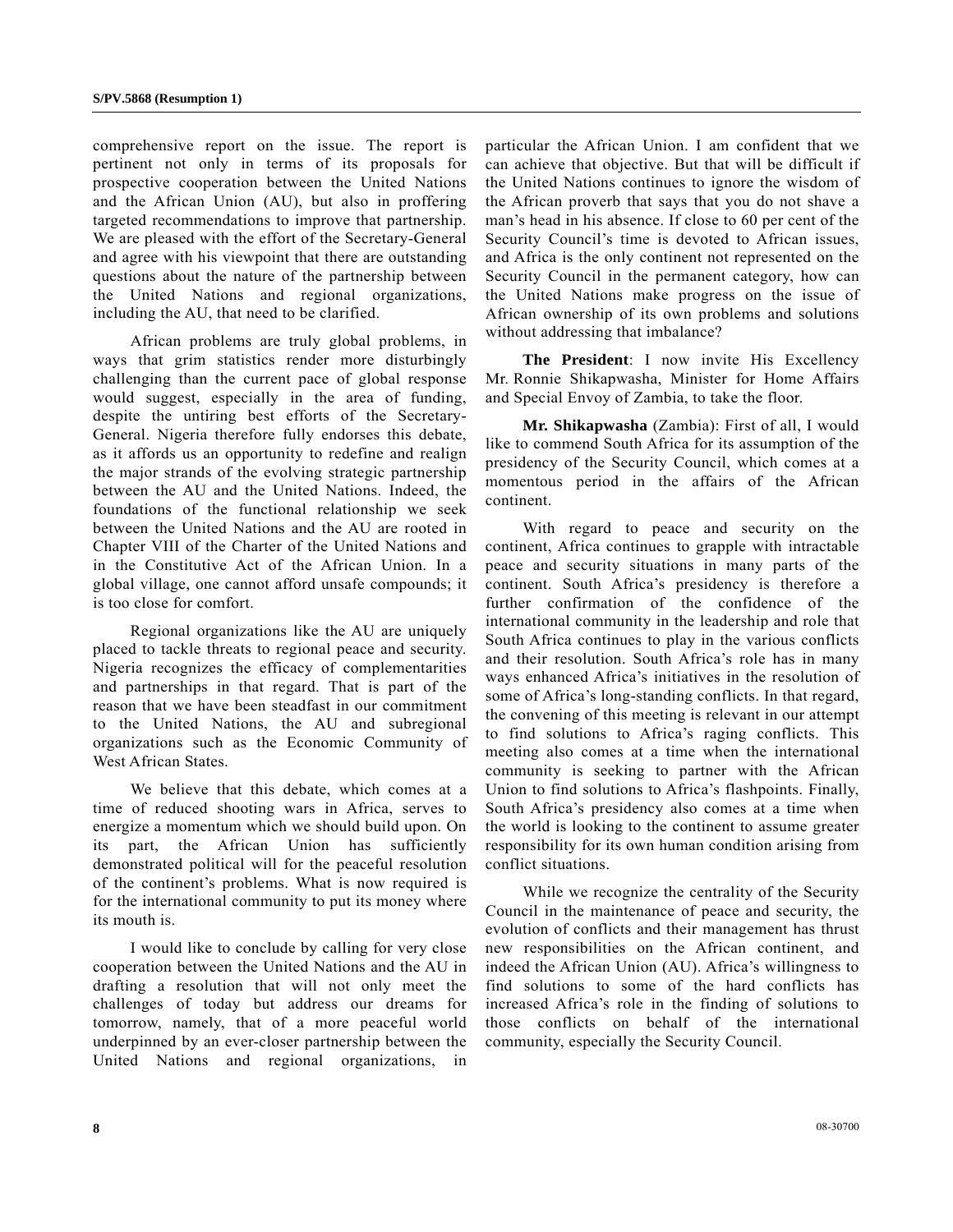Africa continues to suffer from a lack of resources and capacity to secure lasting solutions to the continent's conflicts. There is a need, therefore, to develop and work on mechanisms with the United Nations system to enhance the provision of predictable and sustainable resources to Africa's efforts in finding solutions to its conflicts. The United Nations efforts in that respect should include the funding of peace operations, especially that related to start-up financing for equipment and logistics.

 Zambia supports in that regard the amendment of United Nations rules on peacekeeping budgets to finance regional operations authorized by the Security Council. As regards the deployment and management of African Union-led peace support operations, Zambia recommends for consideration at this meeting that such operations be funded through United Nations assessed contributions. Considering the importance of resources to the success of AU missions — and indeed, to those of the United Nations — it is proposed that an in-depth analysis of the current financial outlays to peace missions also be made.

 While financial resources are cardinal to positive outcomes in conflict zones, Zambia would support cooperative mechanisms that ensure human dignity based on the development of coherent strategies and policies that would protect civilians in armed conflicts. Zambia would, in that respect, support early warning systems that anticipate human-made social, political and economic upheavals which are the precursors of Africa's conflicts.

**The President**: I now call on His Excellency Mr. Cheikh Tidiane Gadio, Minister for Foreign Affairs of Senegal.

**Mr. Gadio** (Senegal) (*spoke in French*): On behalf of President Abdoulaye Wade of the Republic of Senegal, whom it is my honour to represent, I should like at the outset warmly to congratulate South Africa and President Thabo Mbeki on having again this year convened an open Security Council debate on the relationship between the United Nations and regional organizations, in particular the African Union, in the maintenance of international peace and security. I should also like to commend the leadership of President Kikwete of Tanzania, the acting Chairman of the African Union.

 The interest that all Member States have shown in today's debate is justified by the complex nature of conflict situations in Africa and throughout the world. That complexity requires synergy and dynamic interaction between the United Nations, which has the primary responsibility for the maintenance of international peace and security, and regional organizations, which are a complementary tool to the activities of the Organization. In that respect, Chapter VIII of the United Nations Charter clearly sets out the modalities for cooperation between the Security Council and regional organizations.

 In that regard, we should welcome the high quality of the partnership between the African Union and the United Nations. That partnership is all the more necessary given that Africa contributes almost 35 per cent of contingents and hosts almost half of all peacekeeping operations, including the largest and most complex. In that respect, at their 2006 summit, the heads of State and Government of the African Union called on the United Nations to consider, within the framework of Chapter VII of the Charter, the possibility of funding, through contributions by its Member States, peacekeeping operations deployed by the African Union or under its authority, with the consent of the United Nations.

 That invitation demonstrates the resolve of African leaders to take responsibility for conflicts as soon as they break out and to intervene relatively quickly when the United Nations cannot do so. The case of Darfur is a perfect illustration of that approach. However, as all are aware, Africa does not always have the necessary resources to assume such a burden, nor does it always remain concretely engaged by providing, quantitatively and qualitatively, the forces necessary to the success of its interventions. The case of Darfur also raises the issue of striking a balance between the urgent need to act to stop atrocities and due respect for the initiatives of such regional organizations as the African Union.

 African solutions for African problems represent a noble and praiseworthy approach, but they should not add to the unbearable suffering of the victims of conflicts in Africa. In the face of the urgency that has been recognized by the United Nations and the African Union, action needs to be taken immediately.

 The delicate issue of funding arose during the operations in the three African missions in Burundi, Somalia and Darfur. It should be considered in depth so that we can find a solution. Any solution should,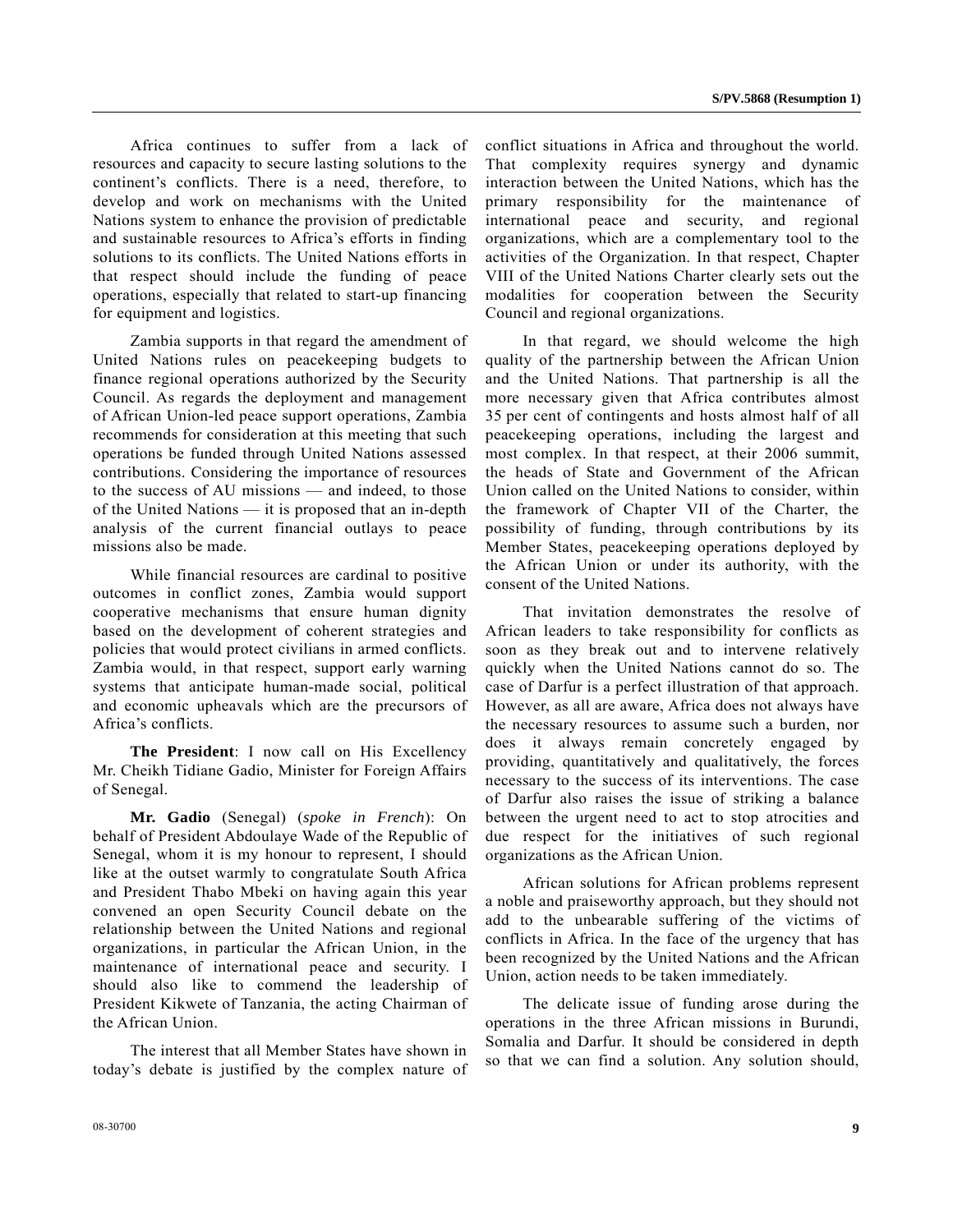however, take equal account of the start-up phase of missions and their long-term viability.

 There is a similar concern with regard to implementing the key provision of the Dakar Accord between Chad and the Sudan concerning the peace and security force to monitor the long common border between those brotherly countries. The Dakar Accord — concluded on 13 March 2008 in the presence of the Secretary-General of the United Nations and the Chairman of the African Union Commission, and with the strong support of the Secretary General of the Organization of the Islamic Conference and all the States of the Islamic ummah needs important logistic and financial resources if it is to be successful. Senegal therefore strongly supports the proposal contained in paragraph 76 of the Secretary-General's report of 7 April 2008 on the relationship between the United Nations and regional organizations, in particular the African Union, in the maintenance of international peace and security.

 The greatest attention should be given to strengthening African peacekeeping capacities, particularly in terms of planning and managing training operations for civilian, military and police personnel, as well as logistical support. Regional organizations, in particular the African Union, should have the ability to be more alert to potential conflicts so as to be able to avert them and to take all necessary measures, in close collaboration with the United Nations, and in particular the Security Council.

 We need to make better use of preventive diplomacy and strategic anticipation if we are to be able to fulfil our commitments. The entire world is listening to the African continent today, as for instance with regard to the electoral processes in Zimbabwe and, earlier, in Kenya. Unfortunately, we Africans have answered only with a deafening silence that can be heard everywhere. In establishing its council of elders, the African Union has understood and recognized that conflicts, be they dormant or active, can be resolved only by political means — in other words, negotiation, early warning and good offices.

 In closing, I would insist on the need for the international community to take urgent measures to address the humanitarian crises sorely afflicting many States in Africa and throughout the world, as reflected in the brilliant plea made this morning by the leaders of the African Union Commission.

**The President**: I now call on Her Excellency Ms. Rosemary Museminali, Minister for Foreign Affairs of Rwanda.

**Ms. Museminali** (Rwanda): The Rwandan delegation applauds the initiative of President Mbeki of South Africa to strengthen the relationship between the United Nations and regional organizations, in particular the African Union (AU), in the maintenance of peace and international security. More particularly, it could not have come at a more appropriate time than at this moment, when people all over the world are remembering the over 1 million Rwandans who lost their lives 14 years ago in circumstances that could have been prevented or halted later on. This forum thus offers us an opportunity to review mechanisms by which we can prevent and effectively intervene in future conflicts in Africa and other parts of the world with greater coherence and effectiveness.

 What we need to do is direct our efforts towards creating a mechanism that will address effective and efficient coordination of both organizations in order to deliver peace and security where it is needed most: in conflict areas. AU member countries have taken up their responsibility. They have shown goodwill and a readiness and willingness to actively engage in peacekeeping and security maintenance, mainly on the African continent but also in other parts of the world. What we expect from the Security Council, which is mandated by the Charter to maintain international peace and security, is the realistic, timely and predictable provision of adequate resources to accomplish those missions. Timely intervention has been hampered by the inefficient provision of resources, which in turn leads to missions being ineffective.

 AU member countries are capable of raising sizable numbers of professional military and police personnel for peacekeeping, but they are still largely incapable of properly equipping them. The United Nations therefore needs to agree to effectively maintain its central role of sustaining peacekeeping forces in conflict areas by equipping them effectively and by making available the logistical support they need to perform their duties.

 In our view, this meeting offers us an opportunity to forge a greater mutual partnership to address regional conflicts by putting in place a joint team from both organizations to work together to deal with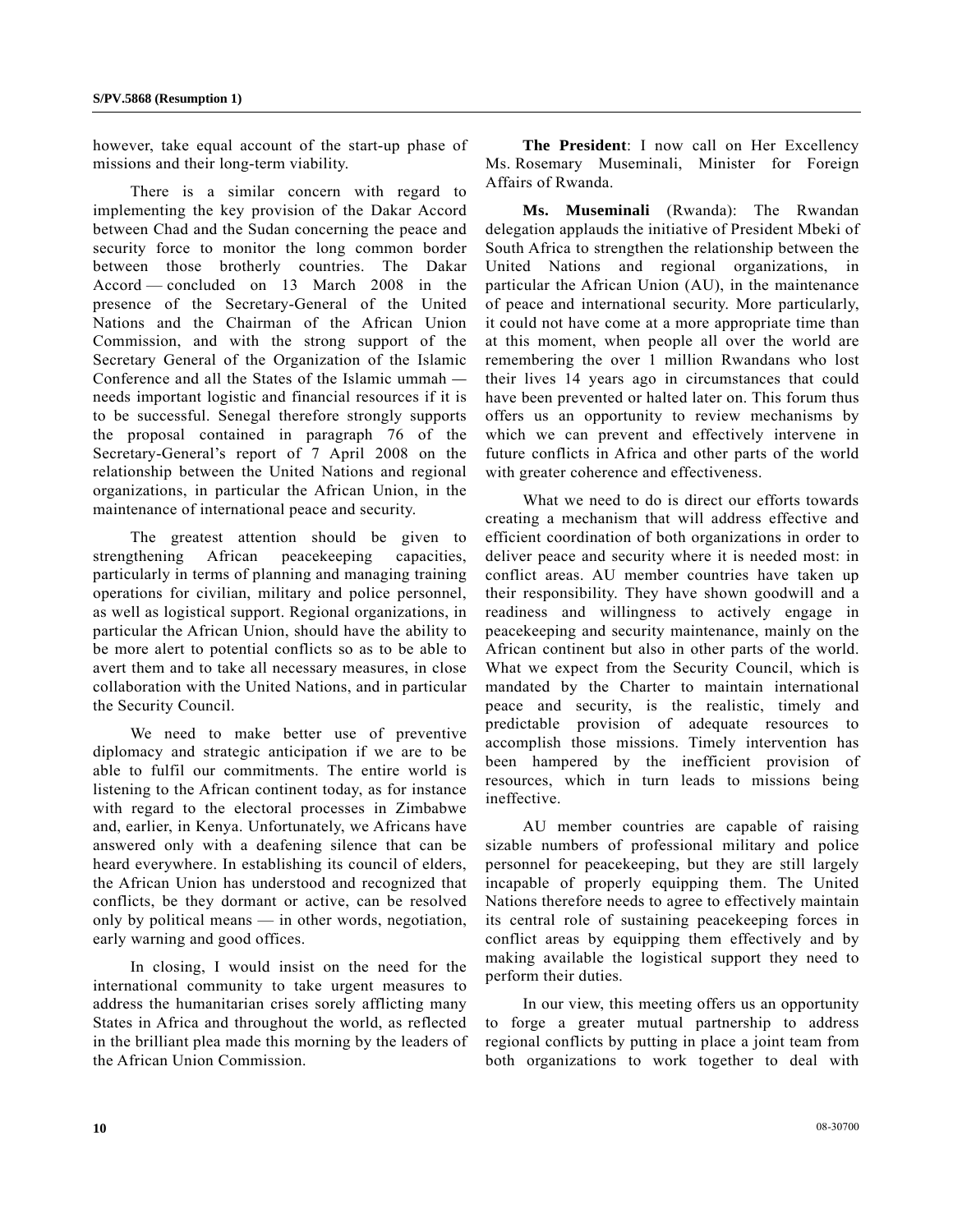practical issues that have hampered our effectiveness in the past. We are grateful that this has been provided for in the draft resolution before the Council.

 Greater participation by regional organizations in conflict resolution needs to be tapped more and more, given the fact that those regional organizations have greater proximity to conflict areas and a better appreciation of the political and cultural issues. Therefore, it is urgent to institutionalize relations between the United Nations and regional organizations, particularly the African Union, in the areas of conflict resolution and peacekeeping by building the AU's capacity to implement initiatives that are in fact possible but that seem impossible at current resource levels.

 My delegation therefore wishes to propose, inter alia, the following measures, some of which have already been mentioned by other delegations. We wish also to support all the proposals set out in the draft resolution before the Council. These measures include the following.

 First, AU peace and security measures taken to resolve conflicts should be considered pivotal and should be reinforced and supported by the Security Council.

 Secondly, we feel that the United Nations should work on more predictable ways to fund peacekeeping operations. More reliable funding should be considered through assessed contributions by Member States, because we find that these resources are more predictable and therefore facilitate better planning and contribute to greater efficiency. Current fundraising measures need to be reviewed.

 Thirdly, as most African nations willing to contribute to United Nations peacekeeping operations do not have the matching resources, we feel that, whenever regional organizations undertake peace and security roles, the United Nations should work out ways to immediately prepare light and heavy support packages to ease the transition from operations by regional organizations to United Nations operations, in order to avoid the costly delays that have plagued some of the missions in the region, such as those in Somalia and Darfur. Consider how much the former African Union Mission in Sudan (AMIS) — the current African Union-United Nations Hybrid Operation in Darfur (UNAMID) — would have been able to achieve with

better mobility, better logistics and well-paid, well-fed forces provided with proper health care.

 Rwanda is happy to contribute to the promotion of international peace and security through its military and police contributions to United Nations and African Union peacekeeping missions in the Sudan, Liberia, Côte d'Ivoire, the Comoros and Haiti. We are committed to continuing these contributions for as long as they are required, and as our meagre financial resources permit.

 We are committed to this quest for a working partnership to spread peace because, more than anybody else, we have tasted the lack of peace and security, and we know what the lack of peace means for a country and a region. The failure to address the threat posed by genocidal forces such as the members of the former Rwandan Armed Forces and Interahamwe, also known as the Forces démocratiques de libération du Rwanda, has perpetuated conflict in the Great Lakes region. My delegation therefore welcomes the recent adoption by the Security Council of resolution 1804 (2008), which aims to address the threat posed by those forces not only to Rwanda but also to the entire Great Lakes region. Any delay in the response to this threat undermines us all. It allows the international supporters of those forces to increase their activities of destabilization, which are manifested in the current blatant activities and international conferences aimed at genocide denial. Genocide denial, as a last stage of the implementation of the genocidal ideology, is a formidable threat to peace and security, as it energizes perpetration.

 We all need to watch out for masked political manoeuvres aimed at undermining peace and stability. This poses a serious threat to peace and security, and we urge the Security Council and regional organizations to discourage and deal with the threat. Today in Rwanda we face a situation where, ironically, those who stopped the 1994 genocide are being labelled as perpetrators by those seeking to manipulate the international system; these allegations are based on misinformation provided by perpetrators still at large or by their sympathizers.

 Our painful experience in Rwanda taught us that peace comes at a huge price. There can be no peace without reconciliation and without recognition of the rights and interests of all people, including the right of States to exist and the right of self-determination. We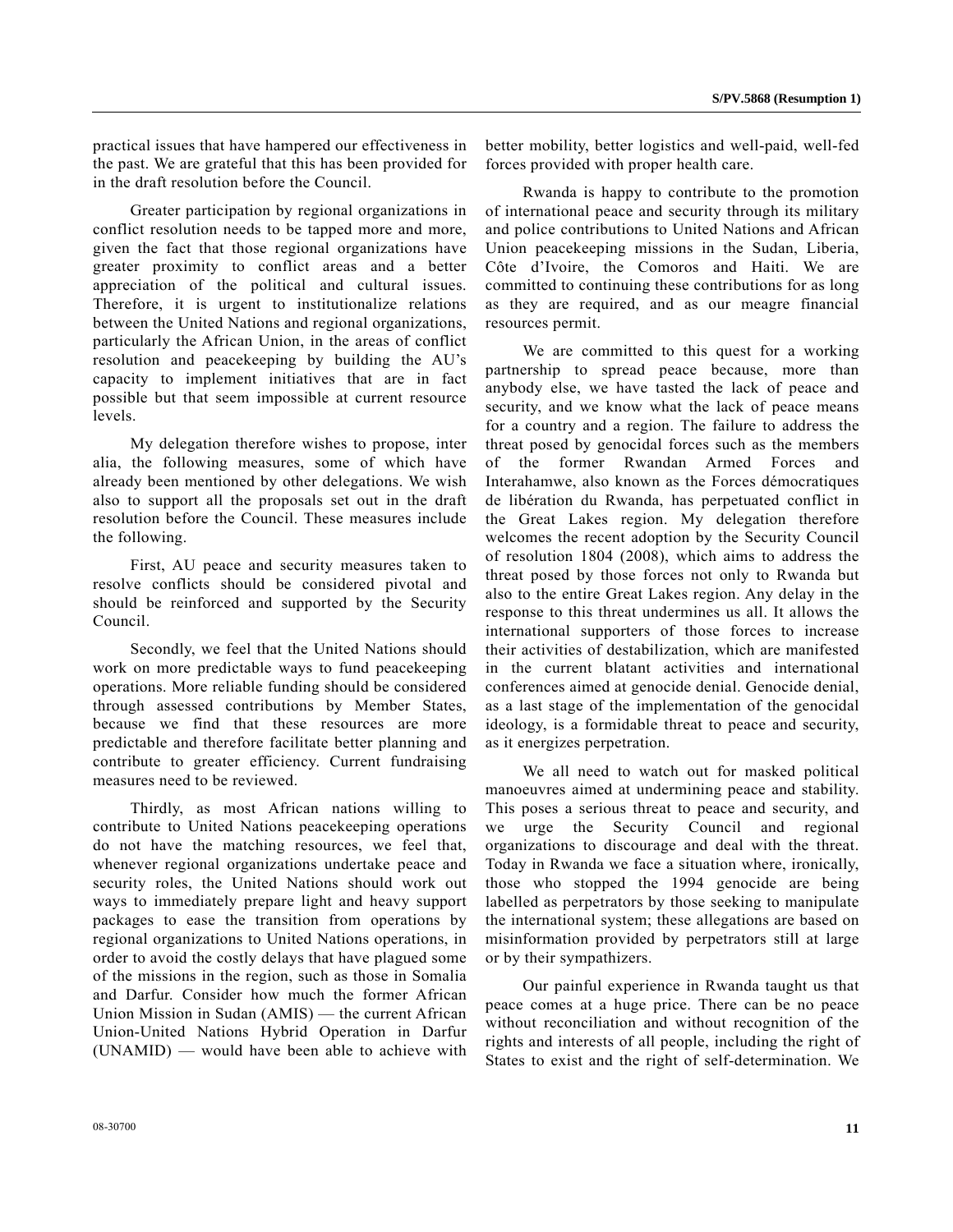have learned that no community's rights can or should supersede another's. We have learned the value of sharing, the value of communities finding and consciously forging ways to promote living side by side in peace and mutual respect. It is these initiatives that this joint meeting needs to recognize; it needs to enhance mechanisms to help nurture and enhance longlasting peace and stability.

 In conclusion, I express the hope that the outcome of this meeting will be a firm and clear mechanism to strengthen the mechanisms for institutionalizing relations between the United Nations and regional organizations, particularly the African Union, in the crucial areas of conflict resolution and peacekeeping. Once again, an opportunity is before us to translate our many challenges and opportunities into a shared destiny of peace, security and prosperity for all.

**The President**: I invite the Minister for Foreign Affairs of Angola, His Excellency Mr. João Bernando de Miranda, to take the floor.

**Mr. Miranda** (Angola) (*spoke in Portuguese; English text provided by the delegation*): I would like to start by conveying our appreciation to the President for holding this high-level meeting on peace and security in Africa. I am greatly honoured to participate in this forum on behalf of the President of the Republic of Angola, His Excellency José Eduardo dos Santos, who for unavoidable reasons could not travel to New York.

 Allow me to congratulate the President, on behalf of my Government and on my own behalf, for the wise manner in which he has been conducting the work of the Security Council, especially for the opportunity and pertinence of including in its agenda an issue that is vital to its good performance, and that is matters related to peace and security in Africa. I would also like to express my appreciation to the previous Council President for the constructive manner in which he, together with the Secretary-General, contributed to the realization of this important high-level meeting, which takes place at a juncture when both the United Nations and the African Union (AU) are confronting multiple and complex challenges linked to peace and development in the African continent.

 On the occasion of the 2007 Security Council meeting on the same topic, under the French presidency (*5749th meeting*), the Council recognized, among other aspects, the fundamental role of regional and subregional organizations in the prevention and resolution of conflicts on the basis Chapter VIII of the United Nations Charter, as well as of Council resolutions 1625 (2005) and 1631 (2005), to which we can add presidential statement 2005/39. The Council reiterated the importance of the relevant paragraphs of the Outcome Document of the 2005 Summit, General Assembly resolution 60/1, on the need for development aid for Africa and strengthening the African Union's operational capacity for peacekeeping operations for a 10-year period.

 Africa is aware that the principal causes for the conflicts in the continent have a direct relationship with circumstances resulting from the complexity of its ethnic and linguistic phenomena. However, they are also fundamentally linked to the underdevelopment that is a consequence of the undeniable legacy of a long period of colonization that dramatically marked the course of its history. It is in that context that the AU, along with subregional economic communities, has been deeply engaged in the operationalization of its peace and security structures and mechanisms, namely the African Standby Force, the early warning system, the Panel of the Wise and the Special Fund for peace and security.

 We understand that in order for the United Nations and the AU to be able to adequately counter the constraints on the efficiency of the necessary cooperation in the domain of conflict prevention, management and resolution, it is of the utmost necessity to address the issues of peace and security in an inclusive manner, not dissociating them from development problems. The convergence of those elements is fundamental for the success of peacekeeping operations. That is one of the lessons we learned while following and observing certain conflict resolution, peace consolidation and economic reconstruction processes as the first Chairman of the United Nations Peacebuilding Commission, in 2006 and 2007.

 As we have already mentioned, peace and social development are correlated elements that complement one another. Having achieved peace, the Republic of Angola has been undertaking enormous efforts to create subjective and material conditions for its reconstruction, with a view to reaching sustained development. The accomplishments of my Government have deserved the recognition of all the Angolan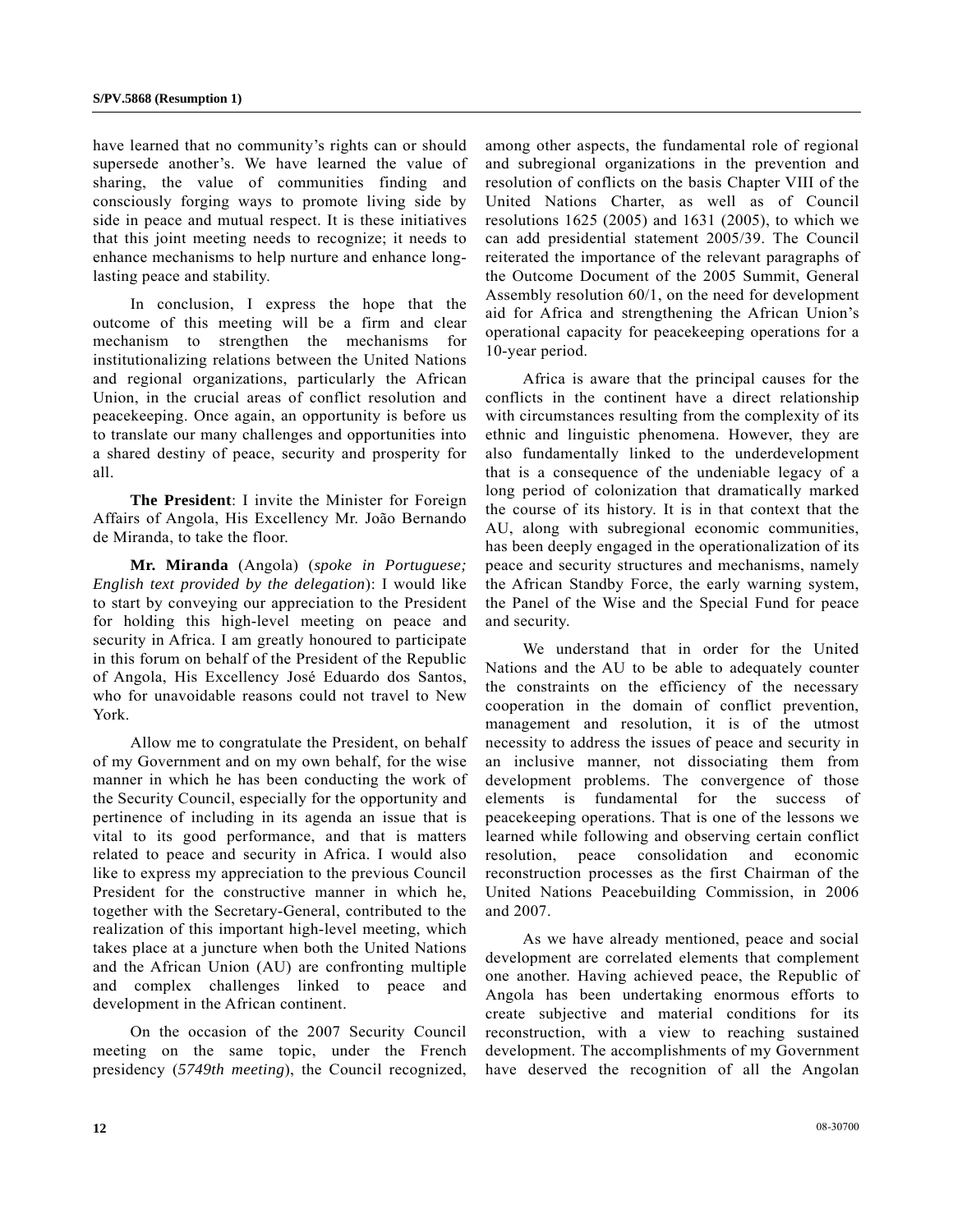society and the international community, in light of the tangible results already reached in the recovery of the economic and social infrastructure destroyed during the war and in the construction of new infrastructure. Judging from the positive trend in our economic growth, which is above of 19 per cent, our perspectives are, frankly, encouraging.

 It is in this perspective that the Angolan Government conceived and is implementing the National Strategy for Poverty Reduction in order to reach the human development indicators set out in the Millennium Declaration. Our experience has demonstrated that in the African context, the consolidation of peace results from the combination of various factors such as the conception and implementation of a coherent policy of national reconciliation, the implementation of economic reforms that favour the provision of ample space for free initiative on the part of national and foreign citizens, the constant reinforcement of State authority as an imperative for the consolidation of democratic institutions, and respect for and safeguarding of human rights as a component of peace, democracy and development, among others.

 Indeed, under the able leadership of the President of the Republic, José Eduardo dos Santos, Angola has been removing the hurdles that hindered the smile of its people. Today, only six years after the end of the internal conflict that lacerated the country for several decades, peace and national reconciliation are consolidated, and with them democracy, whose consecration will be strengthened with the holding, for the second time in the history of Angola, of the legislative and presidential elections foreseen for 2008 and 2009, respectively.

 The Republic of Angola reiterates, therefore, its firm commitment to working in a self-sacrificing and altruistic manner in the Peace and Security Council of the African Union, and in the subregional organizations of which it is a member, towards helping to find peaceful solutions for the conflicts that still persist in certain countries of our continent. To that effect, my Government considers the cooperation between the African Union and the United Nations to be of extreme importance.

 I would like to state that my delegation will support the deliberative text that will result from our debate.

**The President**: I now invite the Deputy Minister for Foreign Affairs and Special Envoy of the President of Egypt, Mr. Ibrahim Ali Hassan, to take the floor.

**Mr. Hassan** (Egypt) (*spoke in Arabic*): Allow me at the outset to convey the greetings of His Excellency President Mohamed Hosni Mubarak and his wishes for the full success of this summit. We would also like to extend our thanks and appreciation to His Excellency President Thabo Mbeki, President of the Republic of South Africa, for his constructive initiative in calling for this important meeting at this high level to discuss one of the most important issues of concern for Africa and the world.

 I am confident we all agree on the high priority that the issue of peace and security represents on the international list of concerns and on the agenda for African collective action. This matter was clearly reflected in devising the Constitutive Act of the African Union (AU) in 2001 and earlier in the Charter of the Organization of African Unity, in 1963. The issue of peace and security in the African continent also comes at the forefront in the New Partnership for Africa's Development (NEPAD) document, which considered it a necessary precondition for achieving comprehensive development in the continent, hence emphasizing the firm correlation between the promotion of peace and security on the one side and the efforts to eradicate poverty and achieve the Millennium Development Goals on the other.

 In this context, the African Union has been keen on establishing institutions and mechanisms that are capable of dealing, both seriously and effectively, with conflict situations in Africa. Efforts have not been confined only to the establishment of the African Union Peace and Security Council, which plays a crucial role in promoting security, stability and in dispute settlement in the continent; they also extend to the establishment of the African Standby Force, the Panel of the Wise, a Peace Fund and a continental early warning system, along with a comprehensive political framework for reconstruction and rehabilitation in countries emerging from conflict. That rendered the AU highly capable of taking rapid and effective actions to contain existing conflicts and avert the emergence of new ones. As a result, many conflicts were resolved within the past few years, bringing the number down from 12 at the beginning of this century to a limited number, for which efforts are under way to find peaceful settlements.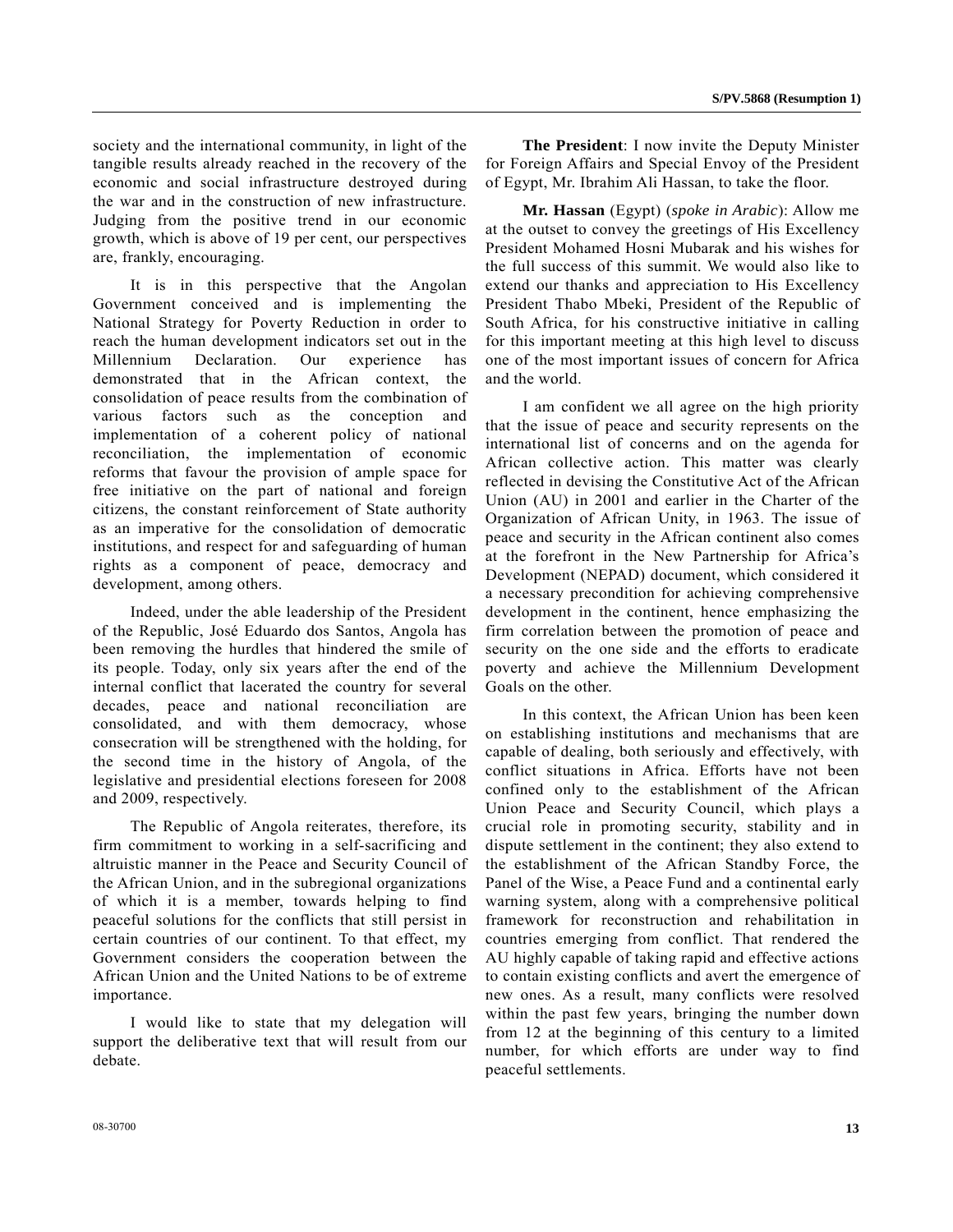The NEPAD initiative was launched in tandem with the establishment of the African Peer Review Mechanism in order to consolidate the pillars of good economic and political governance, in fulfilment of the aspirations of the peoples of the continent for a promising future based on solidarity and integration and arising from the principle of African national ownership, stressing that the future of Africa will be built by the Africans themselves.

 Despite the numerous developments and the continuing changes on the regional and international scenes — which all reaffirm the need for further cooperation and consultation between the United Nations Security Council and the African Union Peace and Security Council — we still lack the institutional mechanism needed to consolidate such cooperation in a specific framework that commits to the historical, cultural and developmental particularities of the African States. Such a framework must take into consideration the delicate balance agreed upon in the 2005 United Nations Summit between the issues of peace and security, economic and social development and respect for the human rights and fundamental freedoms of the African citizen.

 At an early stage Egypt discerned the dire need to bolster the cooperation between the United Nations and the AU. To that end, Egypt proposed, during its presidency of the African Union Peace and Security Council in December 2006, its well-known initiative to establish a Coordination and Consultation Mechanism between the African Union Peace and Security Council and the United Nations Security Council. We would like to place on record our appreciation for the warm welcome and interest with which the Egyptian initiative was received and for the progress achieved in its invigoration through joint sessions of the two organs.

 Furthermore, Egypt emphasizes the need to promote cooperation and consultation between the peace and security structures on both sides through exchanging information and reports between the two Councils, dispatching fact-finding missions or conducting joint missions. In addition, there is a need to speedily adopt the appropriate norms and to agree on the necessary conditions by which to consider African peacekeeping missions as United Nations missions and to provide the necessary funding. Such coordination should also expand to include the various African subregional arrangements, as they play a vital role in dispute settlement and maintaining peace and security in the continent through their active regional mechanisms.

 Moreover, there is a much-needed constructive cooperation between the United Nations, the League of Arab States and the Organization of Islamic Conference in maintaining international peace and security. We wish to highlight in this respect the ongoing cooperation between the AU and the subregional economic groups and the increasing coordination between the AU and the League of Arab States to achieve security and stability in Africa and to contribute jointly to the settlement of existing conflicts in a number of African States, such as the Sudan, Somalia and the Comoros, etc. We salute the summit decisions on both sides, as they reveal how highly they value the cooperation between them, and underscore the need to carry on their efforts to reinforce peace and security in Africa.

 In the light of its responsibilities towards the AU and the United Nations, Egypt has steadily been keen on actively participating in peacekeeping operations, most recently through its broad participation in the Hybrid Operation in Darfur. Within the framework of capacity-building in preventive diplomacy, it has established the regional Cairo Center for Training on Conflict Resolution and Peacekeeping in Africa, which since 1995 has been organizing regular training courses for African diplomatic and military cadres to enable them to gain the necessary capabilities in the field.

 Furthermore, Egypt attaches great importance to the issue of peacebuilding and reconstruction in the area, especially in countries emerging from conflict. In the context of its membership in the Peacebuilding Commission, Egypt is eager to elevate the standards of those efforts so as to reach a situation that would magnify the benefits derived from the international and regional financial institutions and to serve the process of rehabilitation and reconstruction in those States.

 I would like to conclude by reaffirming that Egypt is keen to continue to advance its role in the African continent. It is committed to continue and reinforce its contributions in peacekeeping operations, settling disputes and achieving security and stability in the continent. I reaffirm our confidence that the resolution to be adopted by this summit will positively contribute to consolidating the pillars of cooperation, coordination and complementarity between the efforts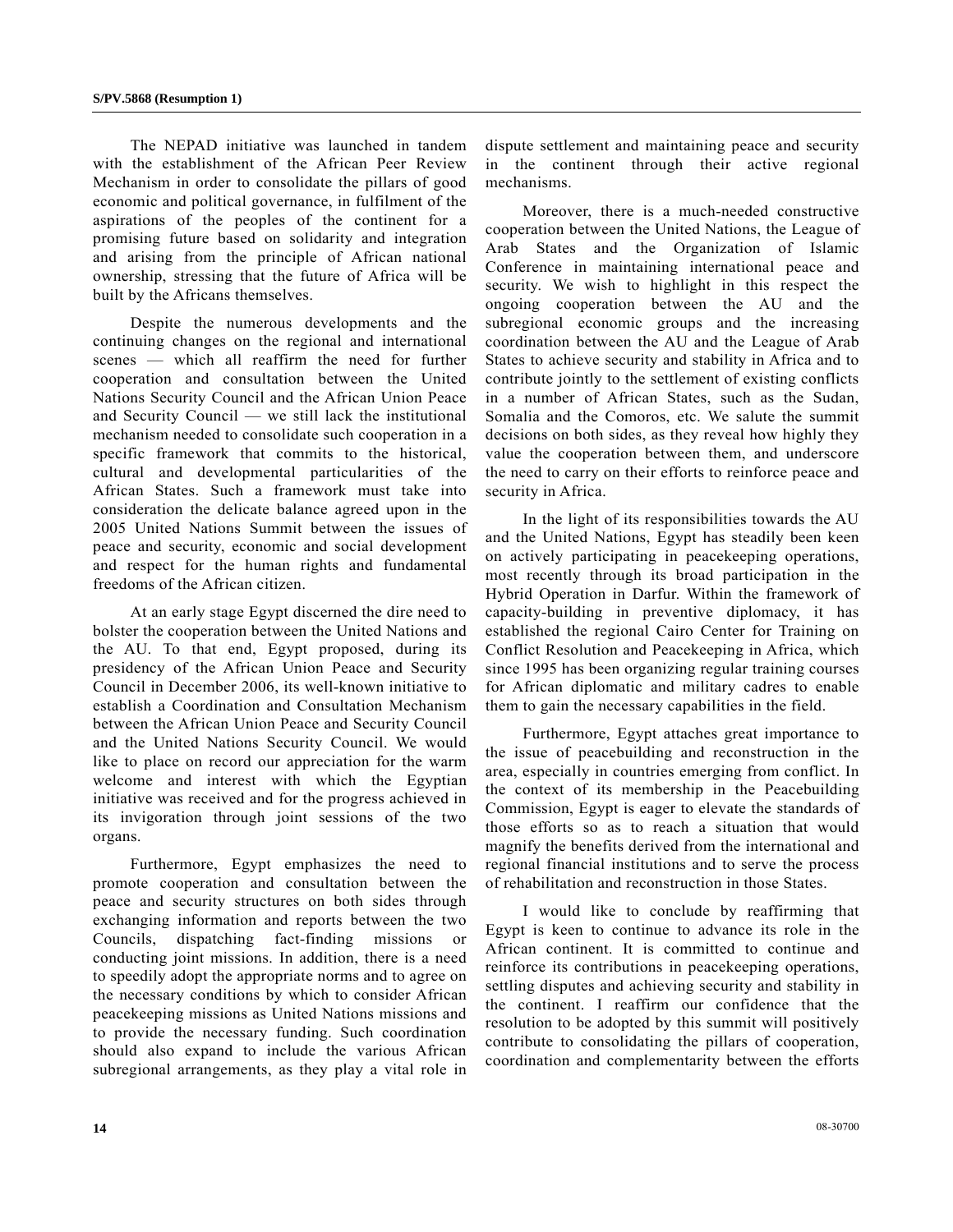of the United Nations on one hand and the pivotal role undertaken by the AU and other regional organizations on the other, towards fulfilling the aspirations and ambitions of our peoples in a safe world where we all live in peace, freedom and prosperity.

 **The President**: I next invite the Minister for Foreign Affairs of Liberia, Her Excellency Madam Olubanke King-Akerele, to take the floor.

 **Madam King-Akerele** (Liberia): It is an honour to address this body, representing Her Excellency the President of Liberia, Madam Ellen Johnson-Sirleaf. She was unable to be here as she would have liked. On her behalf, we want to congratulate South Africa on its presidency of the Security Council, while commending the Council on this initiative. We also wish to thank the Secretary-General for his very thought-provoking report and the proposals contained therein.

 I wish to state here that Liberia is an example par excellence of what can be accomplished through a combination of a regional initiative — in our case, the Economic Community of West African States (ECOWAS), which took the high road in intervening in the Liberian crises in the 1990s — and then the international community, through the United Nations Mission in Liberia (UNMIL) in the following years.

 Let me begin by referring to the intervention of the Special Representative of the United Nations Secretary-General to Liberia, Ellen Margrethe Løj, who addressed the Council on 14 April (*5864th meeting*) and to brief it on the status of developments in Liberia. Having benefited and continuing to benefit from an extraordinary United Nations presence through UNMIL, which combines a range of peacekeeping forces representative of the United Nations membership, we remain most grateful for that role. The peace we enjoy today is largely attributable to their presence, as well as to the fact that ECOWAS laid the foundations in the 1990s. Indeed, many of our ECOWAS brothers have paid dearly for that peace.

 Given the fragility of that peace — the reasons for which were detailed by Ms. Løj — it is clear that there is still much to be done if we are to achieve sustainable peace and security. Hence the subtitle of my intervention on the issue before us today: "No sustainable security without development; no development without sustainable security".

 If we are to have an enhanced and meaningful relationship between the United Nations Security Council and the African Union (AU) Peace and Security Council, that perspective must guide us. I now want to focus on a few specifics.

 The objectives of the AU Peace and Security Council include the promotion of peace, security and stability in Africa, the anticipation and prevention of conflict and the promotion of peacebuilding and postconflict reconstruction. In the letter dated 8 April from the Permanent Representative of South Africa addressed to the Secretary-General transmitting the concept paper (S/2008/229), it is indicated that today's debate will provide an opportunity to address, at the highest political level, the complex nature of some current conflicts and the need to respond in a timely manner to threats, taking into account factors such as the capacity — and, at times, the limitations — of regional organizations. Here, I want to underscore the word "threats".

 Liberia wishes to submit that the growing food crisis is not only a worldwide crisis, but is also proving to be a major security issue for the continent. It is a serious threat to peace and security that could undermine the gains that are being made throughout the continent if it is not addressed urgently. A recent *Jeune Afrique* article refers to it as a food crisis that is spreading like wildfire. Thus, protests have been sparked throughout the continent, from Morocco to Mauritania and Senegal and from Côte d'Ivoire to Mozambique, Tunisia, Cameroon, Burkina Faso, Egypt and Tunisia. This speaks for itself.

 Surely that is sufficient warning: we can ill afford to wait. Liberia proposes high-level attention and the holding, on an urgent basis, of a special meeting of the Security Council on the food crisis. We further propose that we join forces, bringing together the expertise of the Food and Agriculture Organization of the United Nations, the African Union and relevant foodproducing countries in Asia and food-importing countries in Africa and elsewhere to tackle this matter within the shortest time possible. We believe that, on this issue, we need the equivalent of Security Council resolution 1325 (2000), on women and peace and security.

 In addition, this situation will undermine one of the key Millennium Development Goals, related to improving food security. This is a major security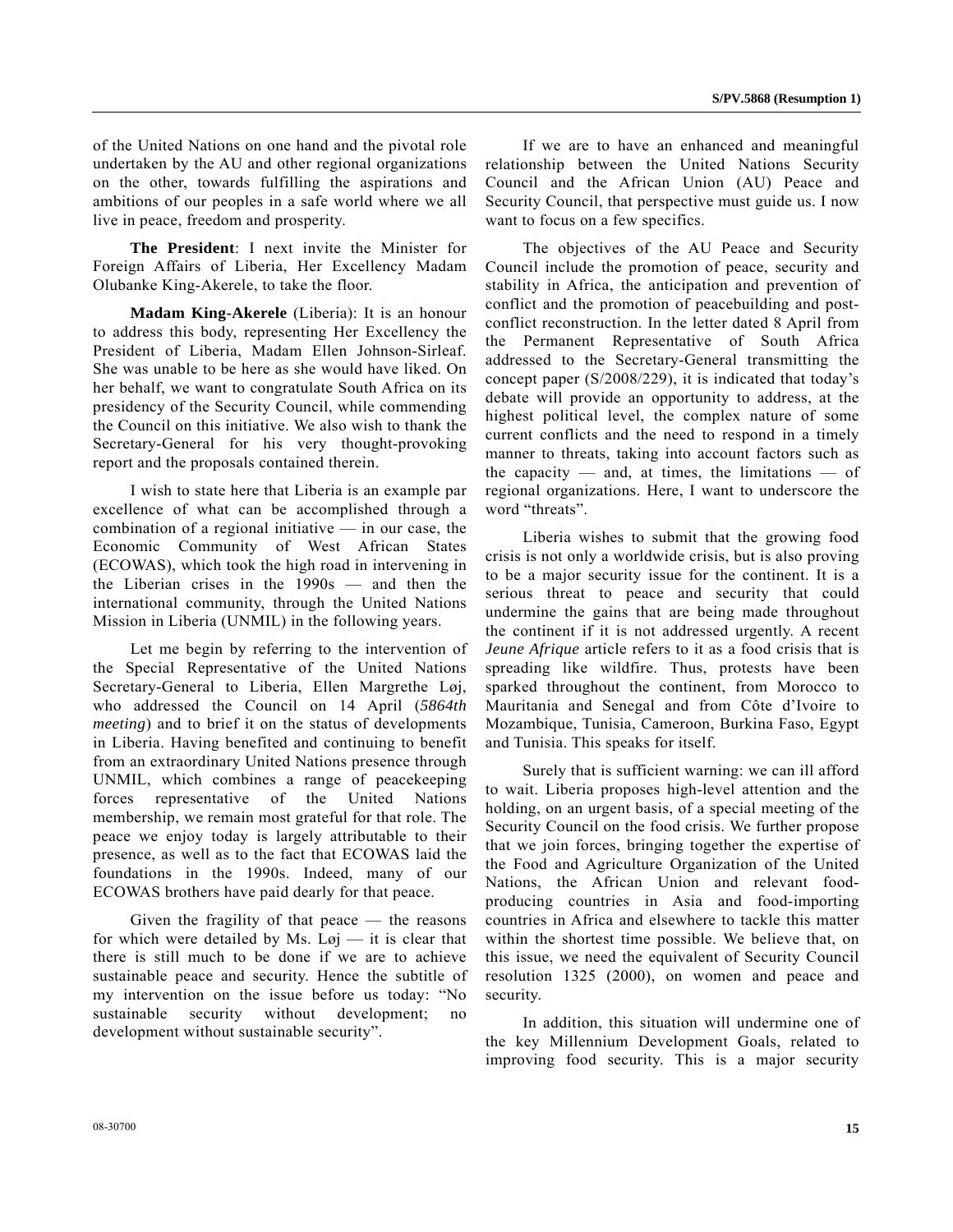matter that needs to be tackled. It is at the core of the economics of insecurity, with which we all must be concerned if we are to achieve sustainable security.

 Next, I would like to refer to Council resolution 1325 (2000), on women and peace and security. It is an excellent example of an important Security Council resolution that is being considered and implemented at the local and national levels in many African countries, including my own. That resolution has now been adopted in the context of an African Union declaration of heads of State. However, we need a mechanism for monitoring its implementation, and we urge the Security Council to look into that. We are pleased that, in response to the resolution, the Secretary-General has appointed a woman as his Special Representative for Liberia. Indeed, we believe that Liberia could be used as a case in point in the implementation of the resolution. Plans are under way for the Presidents of Finland and Liberia to convene a meeting in 2009 on women and international peace and security, within the framework of the resolution.

 I would now like to highlight the importance of collaboration between the African Union and the United Nations Security Council to ensure stronger border security among African countries, in order to implement counter-terrorism measures and to control the trafficking of small arms and light weapons.

 With regard to the series of reports on various topics submitted by United Nations panels of experts to the Security Council and other bodies, while Liberia fully appreciates their importance, we would like to emphasize that they need to include the views and contributions of the relevant countries.

 As far as the African Union and Security Council forces in Darfur are concerned, there are clearly major lessons which we must learn and on the basis of which we must make corrections.

 In closing, I wish to reiterate Liberia's view, in the light of its very painful experiences over the past 15 years, that Africa's leadership must, through the African Union, do everything possible to avert the looming crises that pose threats to the continent and to world peace and security. I also wish to reiterate that there can be no sustainable security without development and no development without sustainable security.

**The President**: I now give the floor to Her Excellency Mrs. Bernadette Simvura, representative of Burundi.

**Mrs. Simvura** (Burundi) (*spoke in French*): First of all, I should like to convey to you, Madam President, the apologies of Her Excellency Ms. Antoinette Batumubwira, Minister for Foreign Affairs of the Republic of Burundi. For reasons beyond her control, she was obliged to leave the Chamber in order to catch her flight this afternoon. She requested that I read out the following message to the Council.

 "Permit me at the outset to express the regrets of His Excellency the President of the Republic of Burundi, who is unable to attend this meeting. The President, Mr. Pierre Nkurunziza, requested that I wish you, Madam President, every success in this meeting and express Burundi's commitment to work within the United Nations and the African Union for regional and international peace and security.

 "Burundi's presence at this meeting, and its commitment to strengthen the relationship between the United Nations Security Council and the African Union Peace and Security Council, are based on three considerations.

 "First, since 1 April 2008, Burundi has been a member of the African Union Peace and Security Council. Therefore, the Government of Burundi is preparing to contribute to that important task with every means at its disposal.

 "Secondly, over the past 15 years, Burundi has benefited from the support and assistance of the United Nations, in particular the Security Council, and of the African Union, in particular its Peace and Security Council.

 "In that regard, our experience as a country that has seen the deployment of Organization of African Union observer missions and the African Union Mission in Burundi, followed by the United Nations Operation in Burundi, equips us today to make a valuable contribution to the analyses and debates on issues relating to joint efforts between the United Nations and the African Union aimed at restoring and maintaining peace. Beginning with peacekeeping efforts by the United Nations and the African Union, Burundi has now moved on to the peacebuilding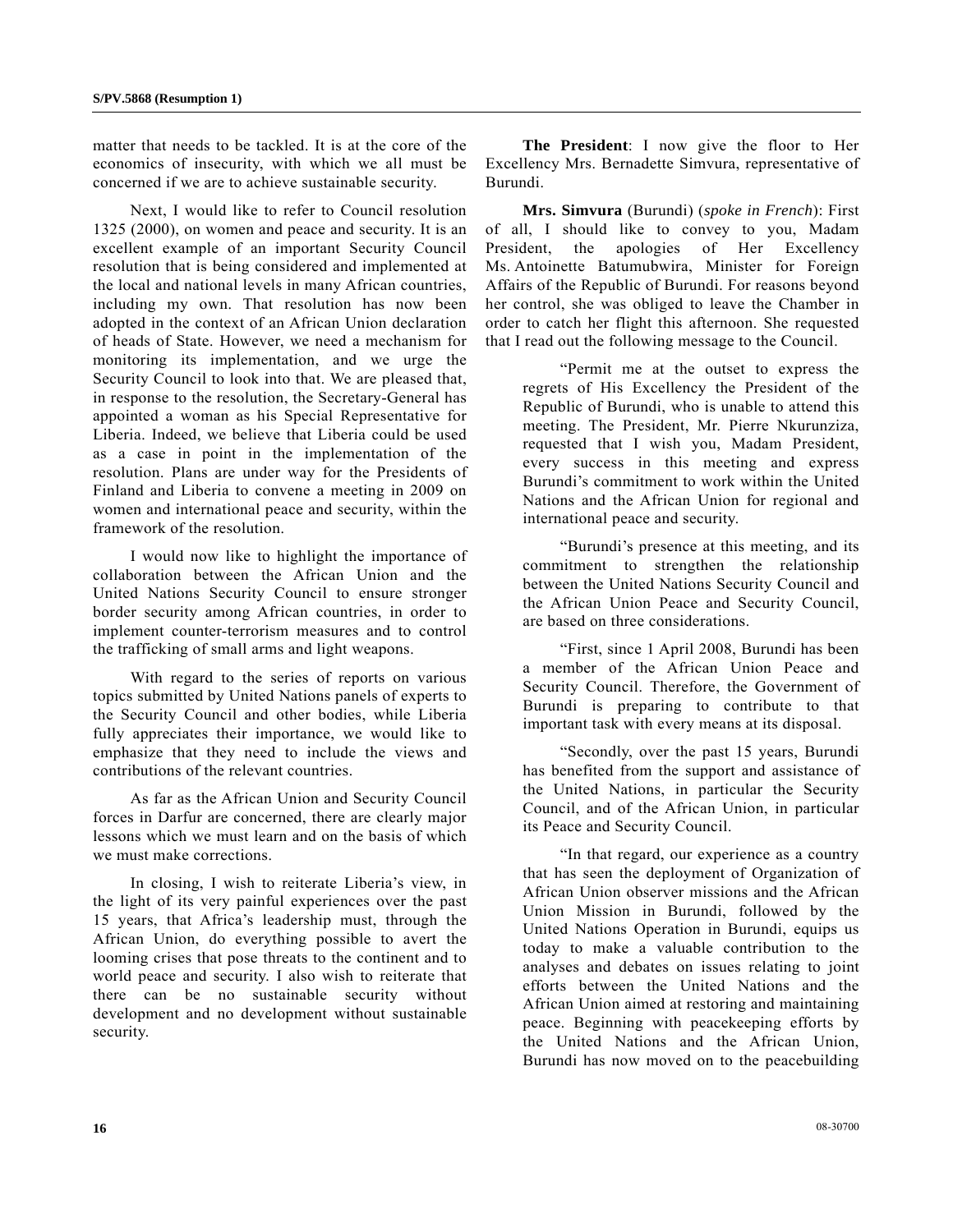phase. In that connection as well, Burundi's contribution will be enriched by our experience.

 "Thirdly, and finally, our participation in this meeting is relevant because Burundi is taking part in peacekeeping operations in Africa. A Burundian national defence force battalion is now in Somalia as part of the African Union Mission in Somalia. A second battalion is preparing to deploy to Somalia. Although we have been saddened by the death of a soldier in that operation, the Government of Burundi continues to believe that it has a duty to contribute in this way to peace on our continent, all the more so because our country has enjoyed the support of many African countries and countries from other continents. In that regard, I wish in particular to refer to the large South African contingent that has already contributed a great deal in the context, initially, of African Union and, subsequently, of United Nations peacekeeping efforts in Burundi. Our military and police officers are also participating in observer missions in Darfur and Côte d'Ivoire. Burundi also plans to send troops to Chad.

 "It is in the light of all these considerations that the Government of Burundi is here today. We hope that the draft resolution to be adopted at the end of this meeting of the Security Council on Cooperation with the African Union will enjoy the full political and financial support necessary for its implementation. At stake is the credibility of our two organizations — and, more so, that of our overriding commitment to maintain regional and international peace and security."

**The President**: I now give the floor to Her Excellency Ms. Sanya Štiglic, Permanent Representative of Slovenia.

**Ms. Štiglic** (Slovenia): I have the honour to address the Council on behalf of the European Union (EU). The candidate countries Turkey, Croatia and the former Yugoslav Republic of Macedonia, the countries of the Stabilization and Association Process and potential candidates Albania, Bosnia and Herzegovina, Montenegro and Serbia, and the European Free Trade Association countries Liechtenstein and Norway, members of the European Economic Area, as well as Ukraine, the Republic of Moldova, Armenia and Georgia, align themselves with this statement.

 Given the time constraints, I will shorten my statement. The full version is now being distributed and constitutes our official statement.

 The creation of the African Union (AU) and its organs has been one of the most promising developments in recent years. It is therefore highly appropriate to focus this discussion on Africa. The very presence of such distinguished guests adds particular weight to the significance of today's debate.

 I would like especially to thank the Secretary-General for his remarks and his personal commitment to promoting dialogue between the United Nations and regional and subregional organizations.

 The European Union is firmly committed to, and actively supports, effective multilateralism. In that context, the importance of regional organizations and their potential in preventive diplomacy, peacekeeping, peacemaking and post-conflict peacebuilding has grown considerably over the past years. It is only to be expected that their contribution in the foreseeable future will continue to increase steadily.

 The development of a stronger international society, well-functioning international institutions and a rules-based international order with the United Nations at its core is a central objective of the European Union, which recalls the primary responsibility of the Security Council to maintain international peace and security. Regional organizations can reinforce and complement United Nations efforts through an active role in maintaining international peace and security, in the spirit of Chapter VIII of the Charter, as was also stressed in resolution 1631 (2005).

 The European Union seeks to strengthen cooperation with the United Nations on, inter alia, areas of crisis management and peacekeeping operations, counter-terrorism, human rights, sustainable development and climate change. In recent years, the European Union has made significant progress in the development of its own crisis management structures. This has allowed the EU to deploy numerous civilian and military operations, many of them in support of or at the request of the United Nations.

 Under the framework of the European Security and Defence Policy, and in addition to individual EU member States' commitments, the European Union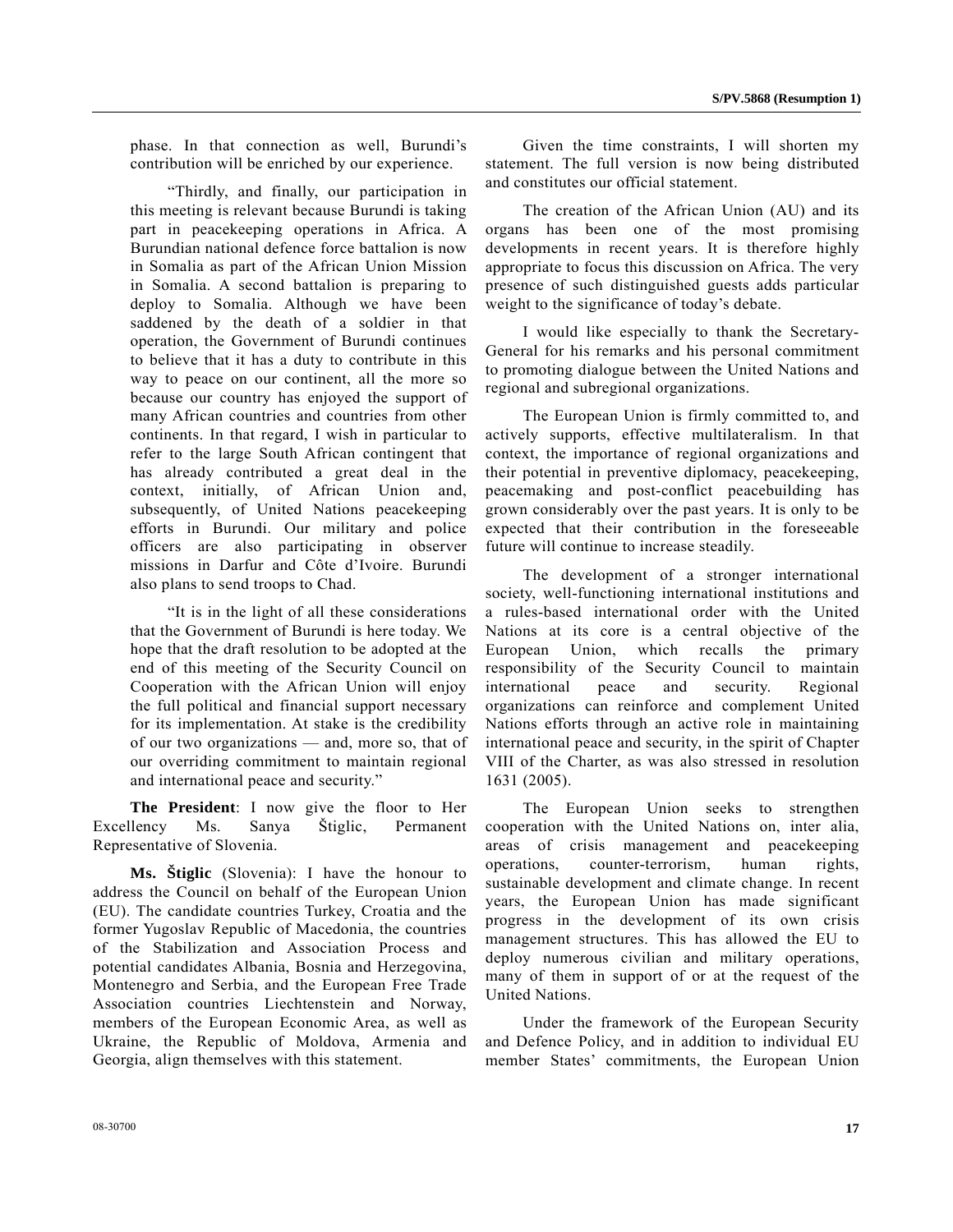continues to support peacekeeping efforts in Africa, particularly in the Democratic Republic of the Congo, Guinea-Bissau, Chad and the Central African Republic, in line with substantial European Commission support. We remain committed to further developing our relationship with the United Nations, especially by working closely together in implementing the joint statement on United Nations-EU cooperation in crisis management signed in June 2007.

 The second European Union-Africa Summit, held in Lisbon in 2007, laid down the foundations of a strategic partnership. We have reached a new milestone in our cooperation. In the field of peace and security, the first priority of the partnership aims at strengthening dialogue to reach common positions and implement common approaches on challenges to peace and security in Africa, in Europe and globally. The second priority is to work together towards the full and effective functioning of the African peace and security architecture, in particular through the African standby force, the Continental Early Warning System and regional mechanisms and organizations. The third priority is to provide predictable and sustainable financing for Africa-led peace support operations, to ensure that the AU and regional mechanisms will be able to plan and conduct peace support operations. Substantial support has been provided to capacitybuilding at the regional and subregional levels, as well as to specific African-led peace operations, including in Darfur, Somalia and the Central African Republic. These operations have been supported by the Peace Facility for Africa, through which  $E350$  million has already been committed, and by bilateral contributions of EU member States. Furthermore, we are working with the Group of Eight (G-8) and other members of the international community to contribute to the funding of African-led peace support operations.

 A culture of prevention is indeed gaining ground, as is the understanding of the need to strengthen and support the tools used when responding to situations that could potentially lead to violence. In parallel, more attention has been given to addressing the root causes of conflict. The sooner we act to prevent conflict, the greater the chances of success.

 The EU recognizes the importance of different conflict prevention tools, as highlighted in the report of the Secretary-General (S/2008/18). The use of quiet diplomacy and preventive mediation, such as the Mediation Support Unit of the Department for Political

Affairs, as well as the effective use of sanctions and the Secretary-General's good offices, are essential in deescalating potential violent conflicts.

 The European Union believes that it is essential to include civil society in conflict prevention, as it promotes encouraging links between civil society and Government, as well as local ownership. Moreover, women should play a positive role in conflict prevention, and they are still underrepresented in formal stages of conflict prevention. Similarly, the implementation of resolution 1612 (2005) on children affected by armed conflict continues to require further application.

 The European Union considers the Peacebuilding Commission to be an important achievement of the United Nations reform process. We welcome the engagement the Commission has shown in Burundi and Sierra Leone in the first year of operation, and welcome the placing of Guinea-Bissau on its agenda. Through the European Development Fund and other European Commission instruments, the EU plays a major role in assisting those countries in meeting their peacebuilding challenges. The recent launch of the European Security and Defence Policy mission in support of security sector reform in Guinea-Bissau further reaffirms the EU's readiness to use its full policy mix of instruments in support of the work of the Peacebuilding Commission.

 The European Union remains committed to international justice, which is particularly relevant in conflict areas. We firmly believe that there can be no impunity, in particular for the most serious crimes, and that there can be no long-standing peace without justice.

 While the primary responsibility for conflict prevention rests with Member States, the international community is crucial in providing much-needed support, especially through regional and subregional organizations. The recent support provided by the United Nations and the EU to such organizations in their efforts to improve relations between political parties in Kenya, as well as ongoing international and regional efforts in dealing with humanitarian and security situations such as those in the Democratic Republic of the Congo, the Sudan and Somalia, only reaffirm the need to further cooperation with regional organizations.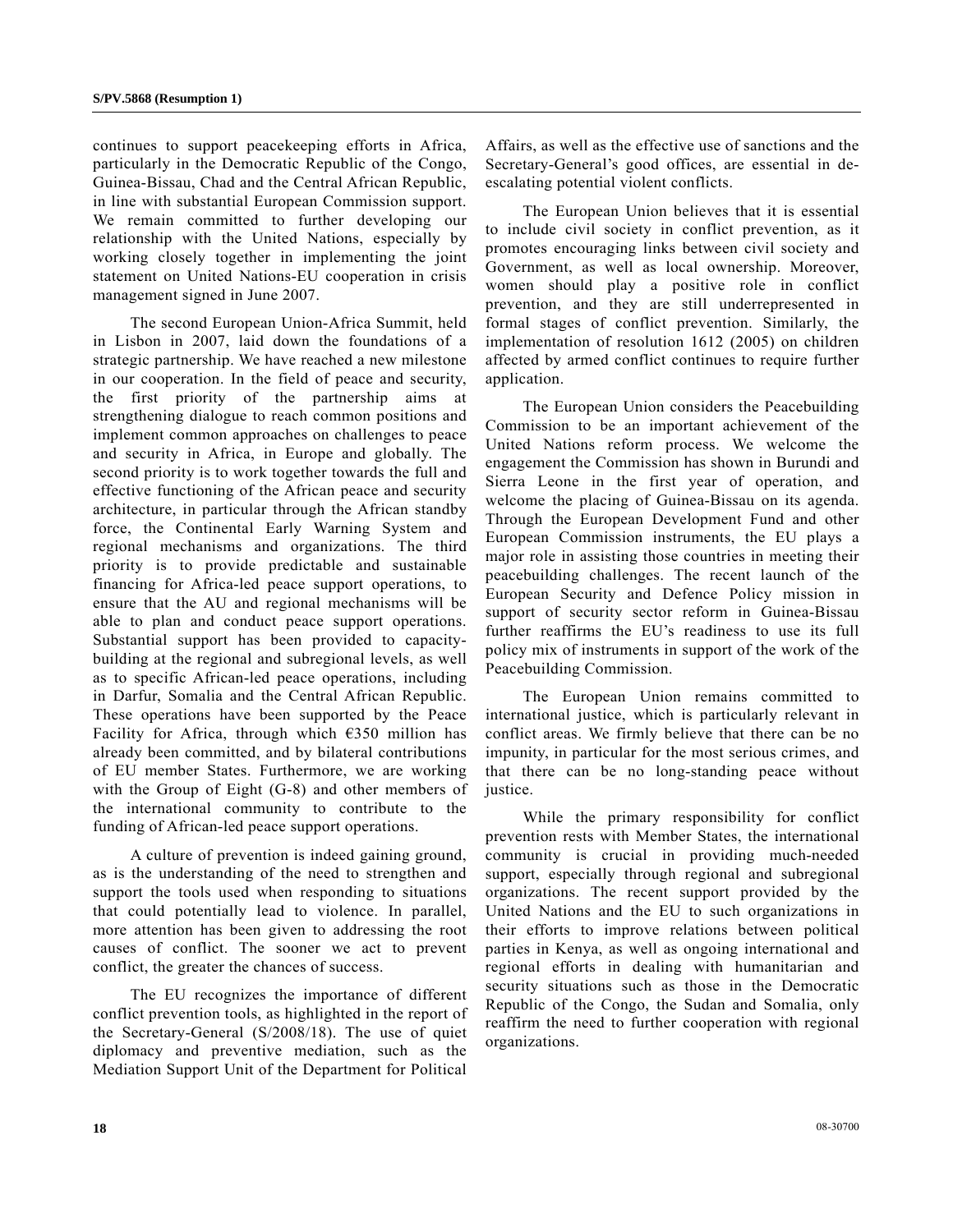The European Union remains very concerned about the political situation in Zimbabwe and will continue to closely monitor the situation on the ground and support efforts towards ensuring democracy, stability, economic recovery and respect for human rights. The European Union supports the call launched at the special summit of the Southern Africa Development Community for the expeditious release of the presidential election results, in accordance with the due process of law. It reiterates its concern at the prolonged and unexplained delay in releasing the presidential results, which is undermining the credibility of the process.

 In conclusion, I would like to thank South Africa for its leadership in convening this debate. Let me reaffirm that it is a priority for the European Union to continue providing its expertise and resources to peace and stability in Africa as a partner of both the United Nations and the African Union.

**The President**: I now call on His Excellency Mr. Vanu Gopala Menon, Permanent Representative of Singapore.

**Mr. Menon** (Singapore): I am making this statement on behalf of the 10 States members of the Association of Southeast Asian Nations (ASEAN).

 Today, we live in a more complex and interconnected world, with many new actors on the international stage and more variables and alignments to consider. While the threat of global war has receded, there has been an increase in the number of smaller conflicts. Those are often asymmetric, low-intensity and diffused. It has become a messier world. The situation presents new challenges to global peace and security. Obviously, the United Nations has a crucial role to play, but in a globalized world regional cooperation can also play a key role. Even the United Nations Charter recognizes the role that regional arrangements can play in helping the United Nations to achieve its objectives.

 ASEAN and the African Union (AU) are examples of regional organizations that have helped to build and protect regional peace and security. We note that many ASEAN members have long-standing historical ties with Africa. Since 1955, the Bandung Asian-African Conference has promoted the Bandung spirit of solidarity, friendship and cooperation between Asia and Africa. That spirit was reaffirmed by President Thabo Mbeki of South Africa on behalf of the African Union at the eighth ASEAN summit in Cambodia in November 2002. President Mbeki not only recalled the historical roots of cooperation between Asia and Africa, but he also commended ASEAN's programmes in South-South cooperation and its determined efforts to promote a region free of nuclear weapons and terrorism.

 In response, ASEAN leaders found much common ground with African aspirations and acknowledged the need for greater interaction between ASEAN and the AU. They acknowledged the need for greater interaction between the two regional organizations, including a possible meeting between the two secretariats. They also agreed to take steps to promote stronger ties between Asia and Africa, including convening an ASEAN-New Partnership for Africa's Development conference.

 That idea was soon followed by the Asian-African Subregional Organizations Conference (AASROC) process, which was initiated in Bandung, Indonesia, in 2003. A second AASROC was held in Durban, South Africa, in 2004. In 2005, an Asia-Africa Summit was held in Bandung, commemorating the golden jubilee of the Bandung spirit. At the Summit, the leaders of the Asian and African countries adopted a declaration on the New Asian-African Strategic Partnership to serve as a framework for building stronger links between Asia and Africa covering three broad areas of partnership — political solidarity, economic cooperation and sociocultural relations. The Strategic Partnership would address issues of common concern, such as armed conflicts, weapons of mass destruction, transnational organized crime and terrorism, which are fundamental to ensuring peace, stability and security. In that respect, ASEAN looks forward to the further strengthening of cooperation with the AU.

 As a regional organization, the AU serves as a key forum for African States to interact and cooperate with each other to promote such common objectives as good governance, sustainable development, and peace and stability. For example, AU peacekeepers have been deployed to areas such as Burundi, Somalia, the Comoros and Darfur. We note that a mutually beneficial AU-United Nations partnership has grown over the years and continues to serve as a good example of how regional organizations can positively contribute to the maintenance of international peace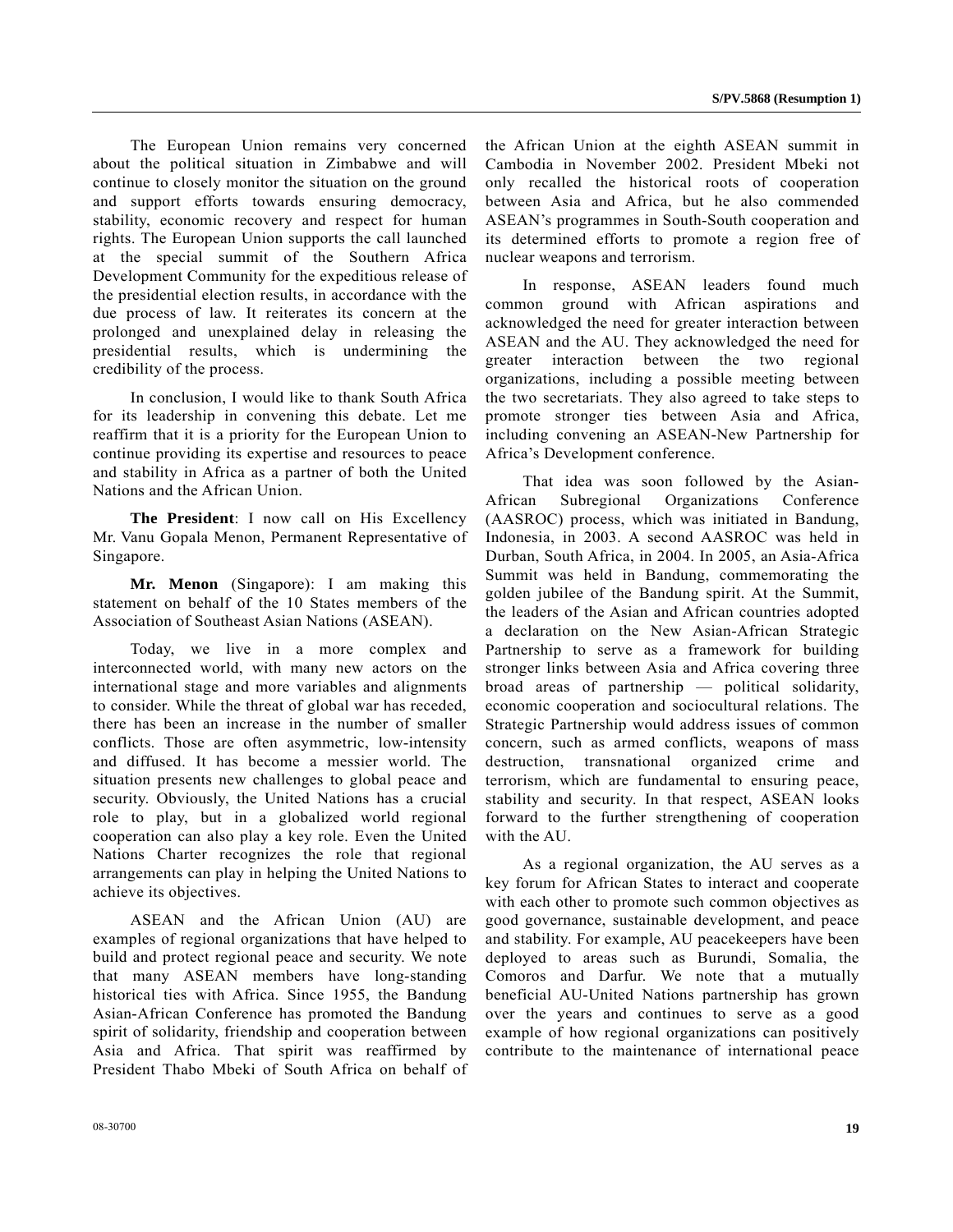and security. ASEAN supports all efforts to strengthen the AU-United Nations partnership.

 On our part, ASEAN has evolved into a multifaceted organization with cooperation in many fields. A shared sense of destiny and community motivated us to conclude the ASEAN Charter last year. The Charter reflects our common vision and commitment to the development of an ASEAN community as a region of lasting peace and stability, sustained economic growth, shared prosperity and social progress. It will remake ASEAN into a more effective and rules-based organization in today's rapidly changing global landscape.

 ASEAN has always regarded economic cooperation as a key factor to achieving peace and prosperity in the region. In that regard, our leaders adopted an ASEAN economic community blueprint last year to integrate the 10 ASEAN economies into one single market and production base. We will also be developing similar blueprints for our other two pillars — political security and sociocultural cooperation. For example, within ASEAN, we have recently instituted the ASEAN defence ministers meeting to further enhance mutual trust and confidence among our defence establishments and to explore practical and concrete cooperation. That allows us to actively address non-traditional and transborder security concerns among our members and with external partners.

 In conclusion, allow me to express ASEAN's appreciation to the AU and the United Nations for the growing collaboration over the years. As observed by President Mbeki in 2002, the potential for ASEAN and the AU to enhance mutual understanding and cooperation is significant. As for ASEAN-United Nations cooperation, that has existed since our establishment in 1967. We are pleased that ASEAN acquired formal observer status in the United Nations 2006, and concluded a memorandum understanding on ASEAN-United Nations cooperation the following year. Those moves reaffirm the mutual commitment between our regional grouping and the United Nations. ASEAN looks forward to enhanced cooperation with both the AU and the United Nations in working towards preserving international peace and security and promoting sustainable development.

**The President**: I now give the floor to His Excellency Mr. Yahya Mahmassani, Permanent Observer of the League of Arab States.

**Mr. Mahmassani** (League of Arab States) (*spoke in Arabic*): Allow me at the outset to congratulate you, Sir, on your assumption of the presidency of the Security Council for this month. I should also like to commend your initiative to convene this debate to enhance the Security Council's role in strengthening the relationship between the United Nations and regional organizations, in particular the African Union, in the maintenance of international peace and security.

 I take this opportunity to express our appreciation to your predecessor, the Permanent Representative of the Russian Federation, for his successful presidency of the Council last month.

 In view of the geographical and historical ties between the African Union (AU) and the League of Arab States, I want to stress the importance of horizontal cooperation among regional organizations. This is exemplified by the distinguished record of cooperation between the Arab League and the AU. Eighty per cent of Arab League citizens reside on the African continent, and 50 per cent of the League's member States are also members of the African Union. Moreover, 20 per cent of African Union member States are members of the League of Arab States. This unique situation must be taken into account in considering the advantages offered by horizontal cooperation between the two organizations.

 In the light of their common responsibilities and the interrelated interests of their member States, regional organizations possess distinct advantages that enable them to address regional challenges and threats to international peace and security. These include their proximity to conflict areas and their knowledge and well-informed views on the specifics of the conflicts.

 The great challenges of the first years of the twenty-first century have resulted in stronger cooperation between the United Nations and regional organizations in the implementation of the relevant resolutions and statements of the Security Council and of the provisions of the 2005 World Summit Outcome (General Assembly resolution 60/1).

 In the framework of the shared responsibility of the United Nations and regional organizations in the maintenance of international peace and security and of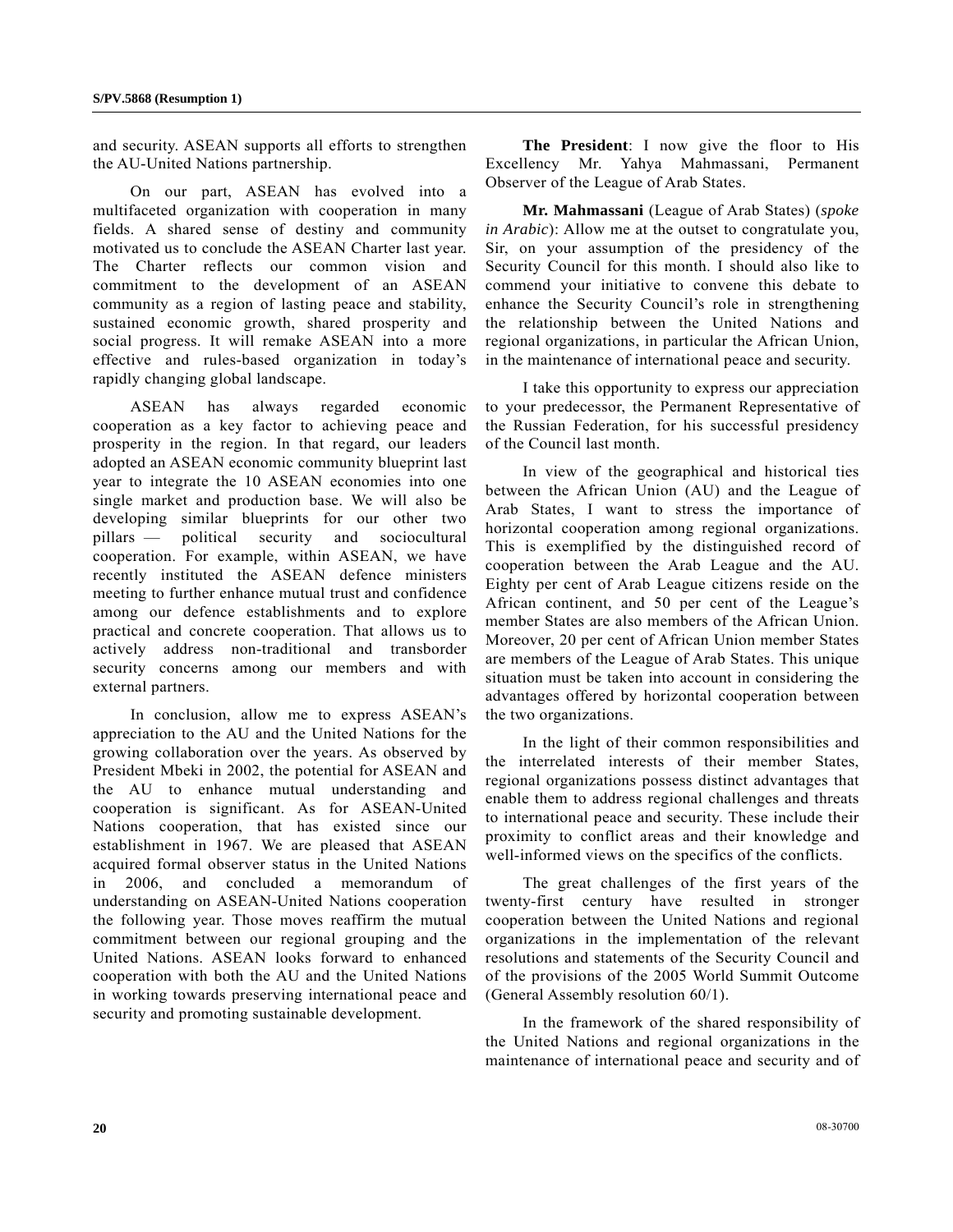the geographic and demographic interrelationship between the Arab League and the African Union, the two organizations have been taking positive steps in the settlement of conflict issues. Effective cooperation between our organizations has proven to be a viable approach to resolving a number of crises and other issues, along with strengthened cooperation between the United Nations and our two organizations with a view to safeguarding security and stability throughout the African continent. We have witnessed this in the Sudan peace negotiations and in the process of finding a way to resolve the Darfur crisis, as well as in the effort to attain security and stability in Somalia and, more recently, in the Union of the Comoros. This embodies the concept of tripartite cooperation among the United Nations, the League of Arab States and the African Union.

 The Charter of the United Nations gives the Security Council primary responsibility for the maintenance of international peace and security. But cooperation between the United Nations and regional organizations has become inevitable; it is at the heart of the interests and the policies of regional organizations, owing to the positive and effective role those organizations play in addressing regional issues and in the peaceful settlement of disputes. Regional organizations make an effective contribution to strengthening United Nations capacities, especially in the spheres of preventive diplomacy, peacemaking, peacekeeping and exchanges of expertise.

 The Security Council should undertake effective cooperation with regional organizations, including the African Union, in order to bolster its important role in the maintenance of international peace and security and in conflict prevention. It should define guiding principles for the expansion of dialogue and cooperation between the United Nations Security Council and the African Union Peace and Security Council in order to foster the political will needed to maintain peace and to implement the relevant resolutions.

 In the context of strengthening the partnership between the African Union and the Security Council in the maintenance of international peace and security, the Council must be more responsive and must make a greater effort to achieve the partnership we are seeking and to overcome the challenges it is facing. This would be facilitated by early warning systems to address and manage crises before they escalate, as well as by a

process by which to allocate responsibilities and by an expansion of the scope of AU-Security Council cooperation and consultation.

 Enhancing the regional dimension of peacemaking and strengthening the leading role of the AU in conflict prevention and resolution in Africa are of great importance, and the Security Council must provide logistical and technical support to AU member States as they work to maintain the peace in postconflict situations. It is also important to improve coordination among various African initiatives, to provide peacekeeping training and to establish regional centres in order to prevent crises from recurring and to enhance the financial and administrative capacity of the AU with respect to peacekeeping operations, the protection of civilians and the delivery of humanitarian aid to those affected by conflict.

 Issues related to international peace and security are closely linked with those related to development and economic growth in Africa; thus, the United Nations must not view African issues in strictly security or political terms. These are economic and development issues as well, and they require greater political will to provide further support to the AU, enabling it to address and overcome the challenges facing it, to make progress in the implementation of the New Partnership for Africa's Development and to free the continent from conflict.

 In addition, cooperation between the United Nations and regional organizations in the maintenance of international peace and security must be enhanced in the framework of United Nations reform. That means reforming its institutions and improving its performance to equip it better to confront the challenges facing the international community.

**The President**: I now call on His Excellency Mr. Yukio Takasu, Permanent Representative of Japan.

**Mr. Takasu** (Japan): First of all, I would like to express my deep appreciation to you, Mr. President, and, through you, to all the other members of the Council for giving me the opportunity to address this high-level meeting in my capacity as Chair of the Peacebuilding Commission. The Peacebuilding Commission is actively engaged in effectively supporting post-conflict peacebuilding efforts, in the belief that the measure of its success is real impact on the ground.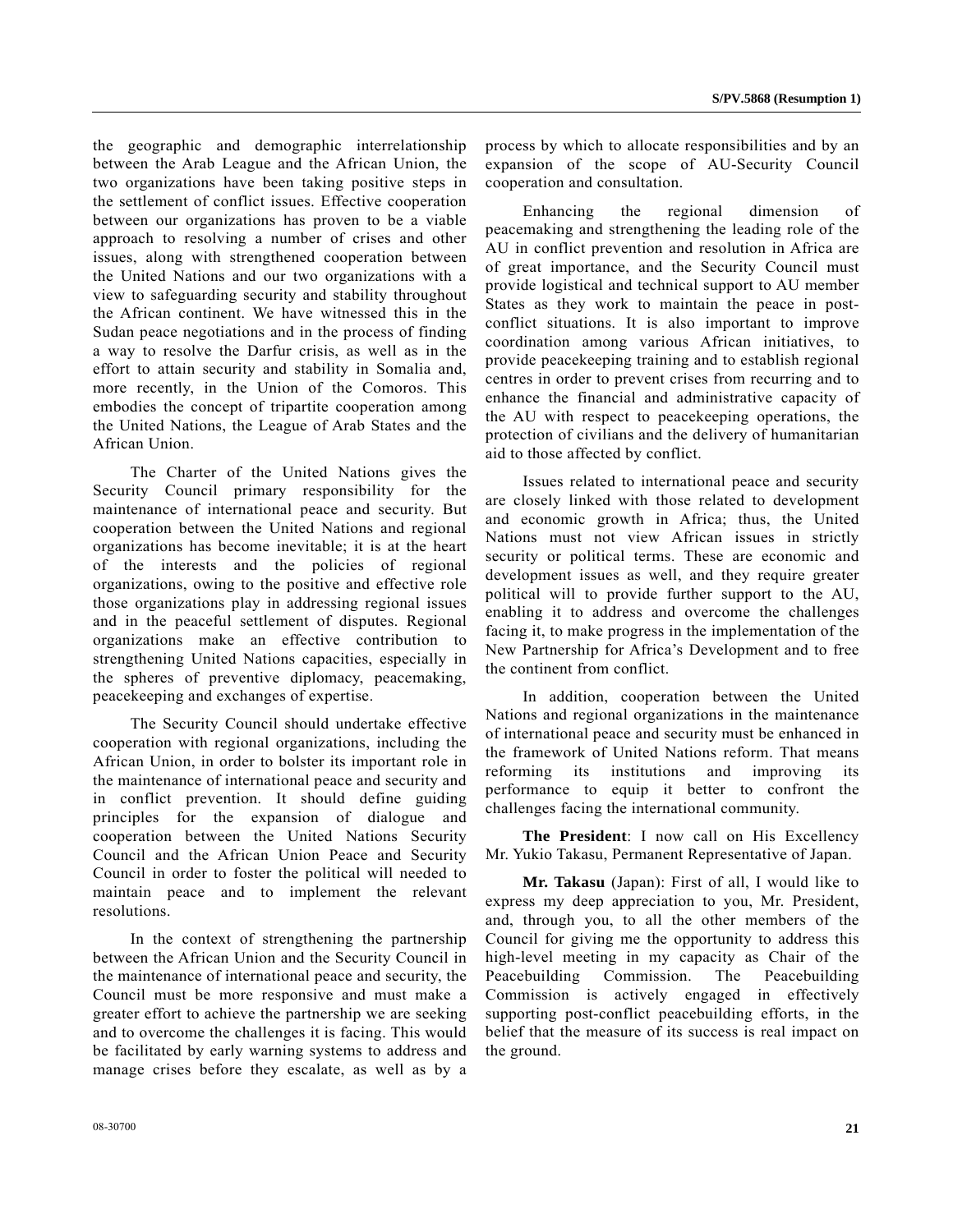In accordance with its mandate, the Peacebuilding Commission is striving to marshal support and resources for peacebuilding and recovery in post-conflict countries and to improve coordination within and outside the United Nations system in an integrated manner. We have been trying our best to enhance cooperation with partners beyond the United Nations system, such as regional and subregional organizations, international financial institutions, bilateral donors and civil society.

 One of the key observations from our intensive work is that all peacebuilding efforts require addressing the regional as well as the local dimensions. As most conflicts have significant regional dimensions, it is indispensable to engage regional and subregional organizations in the process. Issues such as the illicit trade in arms and narcotics trafficking cannot be addressed without coordinated regional and international efforts, including effective border control among the countries in a given region. Youth unemployment and a lack of economic opportunities are widely recognized as a common challenge to postconflict societies. This problem also requires a regional approach, as unemployed youth often move from one place to another in search of employment opportunities, including, sometimes, as soldiers. The Peacebuilding Commission has analysed those issues and has offered practical guidance in our countryspecific activities and in the Working Group on Lessons Learned.

 The Peacebuilding Commission truly values the ongoing efforts of regional and subregional organizations. These organizations play an important role in the areas of conflict prevention and peacebuilding. At the same time, their activities are more effective when they are fully integrated into, and well coordinated with, the overall work of the Commission. Successful peacebuilding requires the sustained engagement of multifaceted stakeholders with diverse expertise and specialties. I recognize the essential added value that the Peacebuilding Commission can provide with its convening role of mobilizing the dedicated efforts of all stakeholders.

 The founding resolutions of the Peacebuilding Commission refer directly to Chapter VIII of the United Nations Charter and thereby provide a strong rationale for close collaboration between the Commission and regional and subregional organizations. The Commission will explore practical and flexible ways to cooperate and make a concrete difference on the ground.

 The first three countries to be considered by the Commission, namely, Burundi, Sierra Leone and Guinea-Bissau, are all in Africa. As a member of all three country-specific configurations of the Commission, the African Union has been an effective and active contributor to the Council's deliberations, both in New York and on the ground. We value and appreciate the Union's effective partnership. In that connection, I would like to suggest two ways of promoting more enhanced collaboration between the African Union and the Peacebuilding Commission.

 First, the African Union may wish to have more active inputs in the process of drafting and implementing the integrated peacebuilding strategies of the Peacebuilding Commission and to align itself more closely with them. The strategies are articulated in such a way as to minimize the risk of relapse into conflict, and they thus also contribute to conflict prevention. The integrated strategies elaborated for Burundi and Sierra Leone serve as a good basis for cooperation activities by the African Union.

 Secondly, we see great potential in harmonizing the policy framework on post-conflict reconstruction and development adopted by the African Union's Executive Council and the work of the Peacebuilding Commission, which take similar approaches to promoting post-conflict peacebuilding. The Peacebuilding Support Office is engaged in active collaboration with the AU's subcluster on the policy framework, which is expected to produce tangible benefits for both the Peacebuilding Commission and the African Union Peace and Security Council. Those efforts will also facilitate the development of linkages between post-conflict reconstruction and development.

 In conclusion, I can tell the Council that we are making great strides in fostering close collaboration between the Peacebuilding Commission and regional and subregional organizations, starting with the African Union, to promote peacebuilding and conflict prevention in Africa. I intend to consult further with members of the Commission on how it can best address that need. The Commission's planned meeting tomorrow afternoon with the Chairperson of the African Union Peace and Security Council will provide a useful opportunity to that end. I look forward to fruitful discussions on that occasion.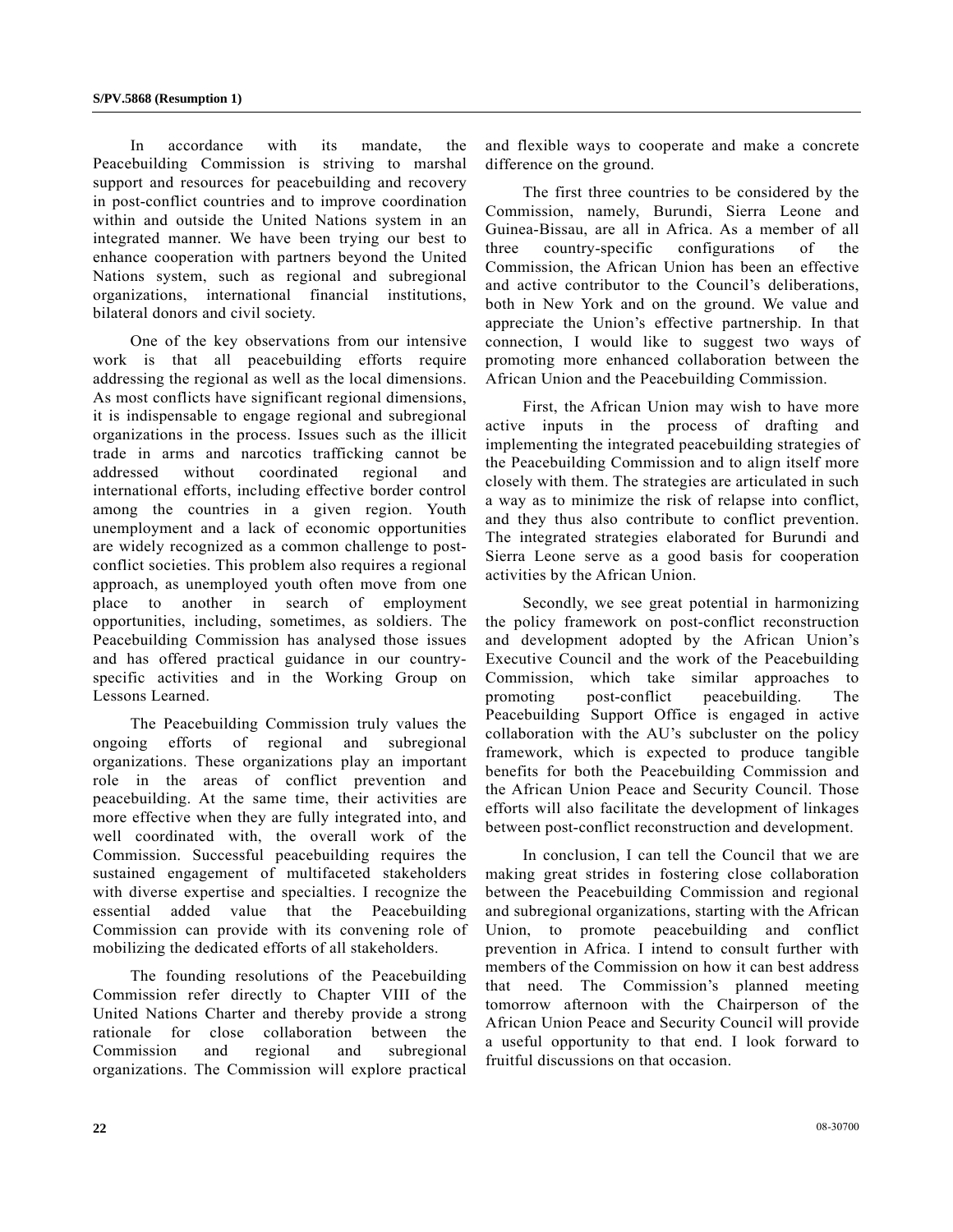**The President**: I now give the floor to His Excellency Mr. Leslie Kojo Christian, Permanent Representative of Ghana.

**Mr. Christian** (Ghana): I wish to congratulate South Africa on presiding over the Security Council for the month of April and on organizing this debate. I wish to convey to the Council fraternal greetings from His Excellency President J. A. Kufuor, who was prevented from coming to New York by pressing matters of State and the forthcoming twelfth session of the United Nations Conference on Trade and Development, to be held in Accra.

 Ghana appreciates the continued support of the United Nations and the international community aimed at the resolution of the conflicts in Africa, including the deployment of two thirds of all United Nations peacekeeping operations in Africa, as well as the commendable contributions of relief agencies towards the alleviation of the plight of persons displaced by conflicts. While there has been significant progress in the resolution of some conflicts in Africa, the current situation in other parts of the continent demands our most urgent attention.

 The role of the United Nations remains crucial in Africa's quest for a new era of peace and stability. Chapter VIII of the United Nations Charter, which explicitly prescribes a role for regional organizations in the maintenance of international peace and security, dictates the need for a close and symbiotic relationship between the United Nations and the African Union, given the current situation on our continent.

 In that connection, it is my delegation's view that, if we are to ensure more effective resolution of conflicts in Africa, there should be a calculated and conscious strategy aimed at promoting the interdependence of the United Nations Security Council and the African Union Peace and Security Council. That requires, among other things, full implementation of the 10-year capacity-building framework for cooperation concluded between the Secretary-General and the African Union Commission in November 2006.

 The lack of resources, coupled with other factors, has undermined the deployment of African Union peacekeeping operations in Africa. Therefore, we urge the United Nations Security Council and the international community to step up their efforts to address the critical resource gaps.

 As recent reports of the Secretary-General have shown, the cost of prevention is far less than the cost of resolving conflicts. Therefore, the need to pursue a strategy of prevention, which entails tackling the underlying causes of conflict and instability, should receive the priority attention of the international community. To that end, we call upon the international community, in particular the Security Council and the Peacebuilding Commission, to actively support the African Post-Conflict Reconstruction Policy Framework, adopted in 2006, which focuses on tackling the root causes of conflict and thereby preventing the occurrence or recurrence of crises.

 In that regard, we acknowledge the important contribution of the Peacebuilding Commission, of which Ghana is a current Vice-Chair, to the ongoing efforts to rebuild Burundi, Sierra Leone and Guinea-Bissau, aimed at ensuring sustainable peace in those countries, which remain on the agendas of both the Security Council and the Commission.

 Africa's development blueprint, the New Partnership for Africa's Development (NEPAD), reaffirms the commitment of African States to the tenets of good governance and democracy, underpinned by the promotion of economic and social justice and scrupulous respect for human rights and the rule of law, as prerequisites for durable peace and security.

 Ghana is proud to be among the African countries that have so far subscribed to the African Peer Review Mechanism in the context of  $NEPAD$  — a process by which the quality of national governance in our country is subjected to external scrutiny. It is our firm conviction that it is only through such constructive processes that Africa will emerge stronger and more resilient. We are optimistic that the goals of the African renaissance, namely, peace, stability and prosperity, will be attained sooner rather than later throughout the entire continent of Africa.

**The President**: I now give the floor to His Excellency Mr. Francis K. Butagira, Permanent Representative of Uganda.

**Mr. Butagira** (Uganda): Let me take this opportunity to thank the South African presidency of the Security Council for organizing this important debate. My delegation is also extremely pleased at the tireless efforts of the Secretary-General, who has devoted so much time to the cause of global peace and security.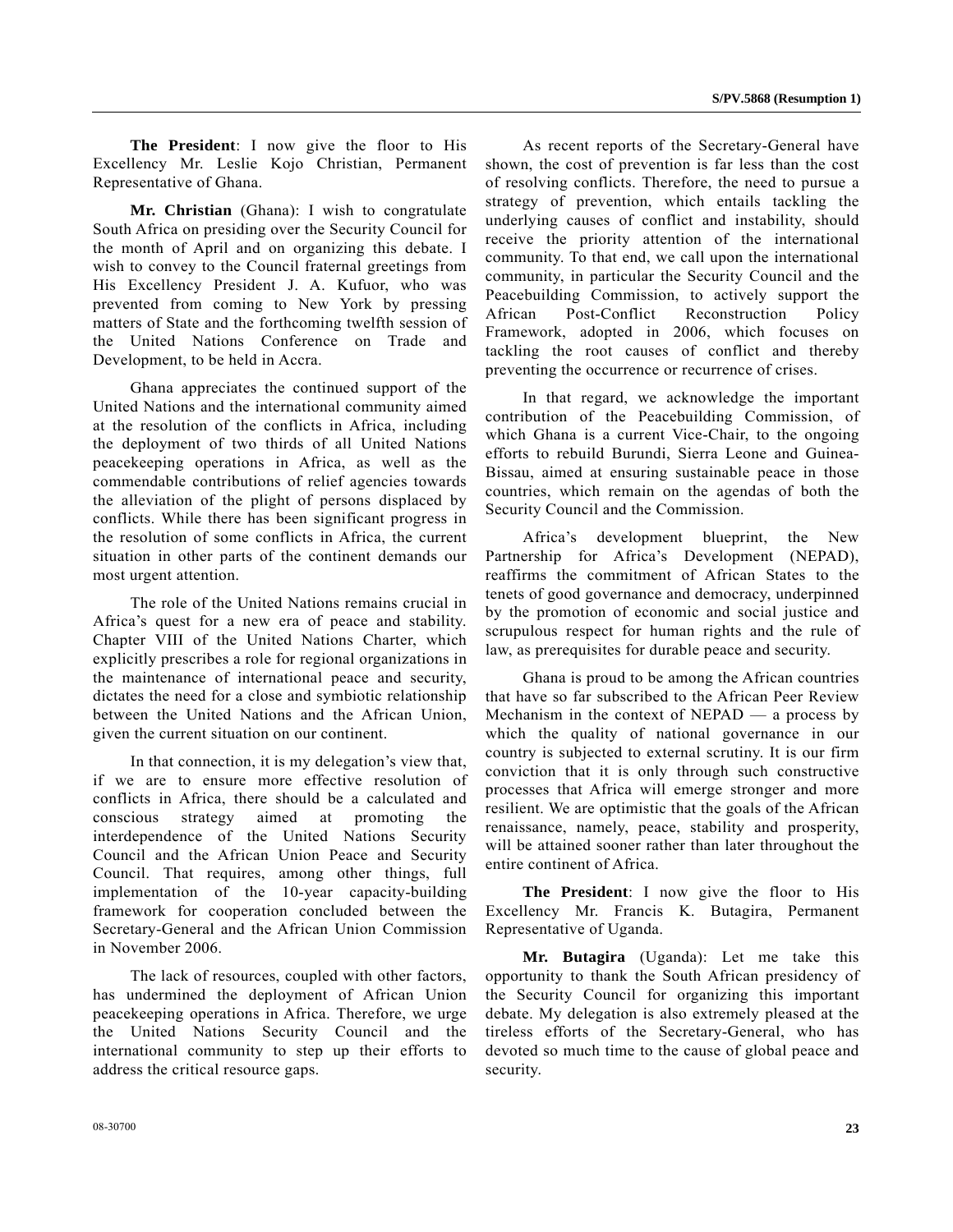In June last year in Addis Ababa, the African Union (AU) Peace and Security Council and the United Nations Security Council issued a joint communiqué by which they committed themselves to the development of a stronger and more structured relationship between the Security Council and the Peace and Security Council on conflict prevention, management and resolution, peacekeeping and peacebuilding, including post-conflict reconstruction and development. They further agreed to strengthen the relationships between all the relevant structures of the United Nations Security Council and the AU Peace and Security Council.

 We encourage close consultations between the African Union and this important organ of the United Nations, whose primary responsibility is the maintenance of international peace and security.

 Africa is inspired by the spirit of collective security of the Charter of the United Nations. It was out of that fundamental conviction and commitment that the AU and the AU Peace and Security Council were born to oversee Africa's regional peace and security concerns. We firmly believe that collective security should be applied equitably, without discrimination.

 To millions of Africans, tangible improvements relating to development, security and the enhancement of human security remain pivotal. That is why we are encouraged by the report of the Secretary-General on the relationship between the United Nations and regional organizations, in particular the African Union, in the maintenance of international peace and security (S/2008/186). The operations of regional organizations and their relations with the United Nations must be predicated on the principle of multilateralism. Hence, the efforts of the United Nations Security Council and the AU Peace and Security Council are mutually reinforcing. However, the Security Council has primary responsibility for the maintenance of international peace and security.

 The effectiveness of the AU's Peace and Security Council is premised on three principles: first, the ability to enforce agreed norms among AU member States, secondly, the will to harmonize Africa's regional security arrangements and, thirdly, the commitment by African Governments to provide sustainable and predictable financing for AU peace initiatives.

 Regrettably, for this new and struggling organization that is grappling with a multiplicity of problems, there are deficiencies in all three areas. That is why we have come here to make an earnest plea that peacekeeping operations undertaken by the AU be covered by the regular budget of the United Nations. The Minister for Foreign Affairs of Rwanda has made reference to that particular aspect, as did President Kikwete of Tanzania this morning.

 The international community must demonstrate similar concern and generosity to Africa as it did with regard to Bosnia, Kosovo, East Timor and Afghanistan. For instance, in 2000, while \$2 billion was pledged for the reconstruction of the Balkans, barely \$150 million was pledged for Sierra Leone. Thirty thousand NATO troops were deployed in Kosovo, as contrasted with 16,700 United Nations troops in the enormous country of the Democratic Republic of the Congo. The AU Mission in Darfur was grossly underfunded, and it had a shortfall of \$200 million in July 2005. The United Nations is dragging its feet in assuming its full responsibility to deploy in Somalia.

 In order to allay fears that Africa is a breeding ground for terrorists, concerted efforts must be made to stem the tide of State failure. That means that the United Nations must invest not only in governance and capacity-building but also in enabling African States to address basic socio-economic problems such as the provision of education and health services. Poverty, alienation and dehumanizing conditions can lead to desperation and terrorism.

 Another issue of special concern to my delegation is the need for the conclusion of a memorandum of understanding between the United Nations Peacebuilding Commission and the AU and the New Partnership for Africa's Development (NEPAD), to establish a symbiotic relationship in the post-conflict and reconstruction areas. Such a relationship should be based on complementarity and the avoidance of duplication. They should enter into mutual relations to address the multiple challenges that war-affected societies face. They should establish a network of institutions and mechanisms to guide, plan, monitor and evaluate post-conflict reconstruction efforts in Africa, to make them coherent and practical on the ground. The Commission should avoid being politicized, lest it become irrelevant. There is a need for a programmatic and well-funded United Nations Peacebuilding Commission.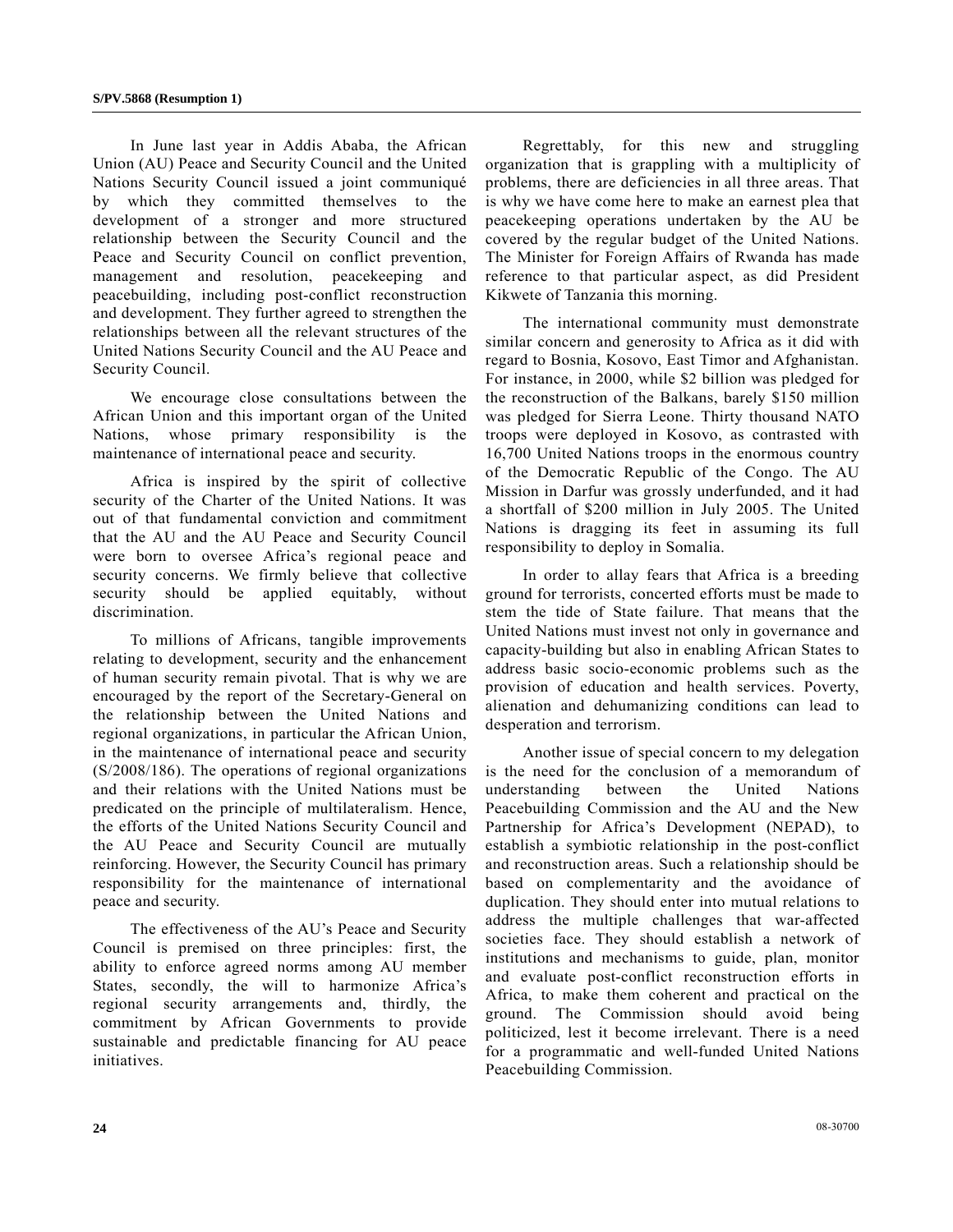In conclusion, there is an overwhelming need for the Commission to deepen its relationship with the AU, NEPAD and other organs.

**The President**: I now give the floor to His Excellency Mr. Araya Desta, Permanent Representative of Eritrea.

**Mr. Desta** (Eritrea): At the outset, I wish to thank your delegation, Madam President, for convening this important meeting. I also wish to express my delegation's profound appreciation for being invited to this debate on peace and security in Africa, which has been organized by South Africa in its capacity as President of the Security Council. My country holds this issue dear. President Isaias Afwerki has expressed his regret for not being able to attend this meeting due to other earlier commitments.

 In the interest of time, I will briefly highlight the views of my Government on certain critical issues facing Africa. As many speakers who have spoken before me have highlighted the importance of improving the institutional cooperation between the United Nations and the African Union, consistent with General Assembly resolution 61/296 of 17 September 2007, I shall limit my statement to a few elements.

 The challenge is to build on existing cooperation in a manner that tackles crises and conflicts on the ground by means of real tangible commitments: first, by addressing African priorities; secondly, by having a common political and security assessment of a given conflict situation; thirdly, by being able to clearly define the role of each institution; fourthly, by initiating joint operations on clearly defined objectives; and, fifthly, by developing a comprehensive strategy to resolve conflicts and other pertinent issues. All of that requires strong political and financial commitments on the part of both institutions to resolve many of ongoing conflicts.

 As the agenda of the Security Council demonstrates, Africa is the region that suffers most from intra-State and inter-State conflicts. Both the United Nations and the African Union are engaged in addressing many of those conflicts. Most of the conflicts continue to cause loss of life and immeasurable suffering to the people of our continent. The progress made in some conflict situations is laudable and promising. Yet, in others the response has been slow, necessitating that efforts be accelerated in order to end the suffering and frustration of the peoples affected.

 Eritrea, which has risen from the ashes of war itself, is making an effort to contribute to peace and stability in the Sudan and Chad. It remains committed to regional peace and stability. In the same spirit and with the same objective as in southern and eastern parts of the Sudan, Eritrea has been working unreservedly in partnership with the United Nations, the African Union and neighbouring countries to bring all stakeholders to the negotiating table, with a view to reaching and concluding a peace agreement in Darfur.

 It is important to assess every conflict situation objectively, on its own merits. Regional peace and security are maintained not by circumventing peace agreements when their implementation is being prevented, but by maintaining the integrity of those agreements and by accepting and respecting the authority of the bodies empowered by peace accords to carry out their mandates. When a peace treaty is breached and international law is violated, the Security Council, as the United Nations body empowered to maintain international peace and security, should exercise its moral and legal obligation to bring the parties into compliance, in the interests of peace and security. The African Union must also add its voice and moral authority to ensure that the rule of law is respected.

 I would not want to conclude my statement without concurring with the views expressed by many that the support given to the African Union should be predictable and sustainable and that more time and resources should be devoted to preventing conflicts in our region.

 It is my understanding that the Council is ready to proceed to the vote on the draft resolution before it. Unless I hear any objection, I shall put the draft resolution to the vote now.

There being no objection, it is so decided.

*A vote was taken by show of hands*.

*In favour*:

Belgium, Burkina Faso, China, Costa Rica, Croatia, France, Indonesia, Italy, Libyan Arab Jamahiriya, Panama, Russian Federation, South Africa, United Kingdom of Great Britain and Northern Ireland, United States of America, Viet Nam